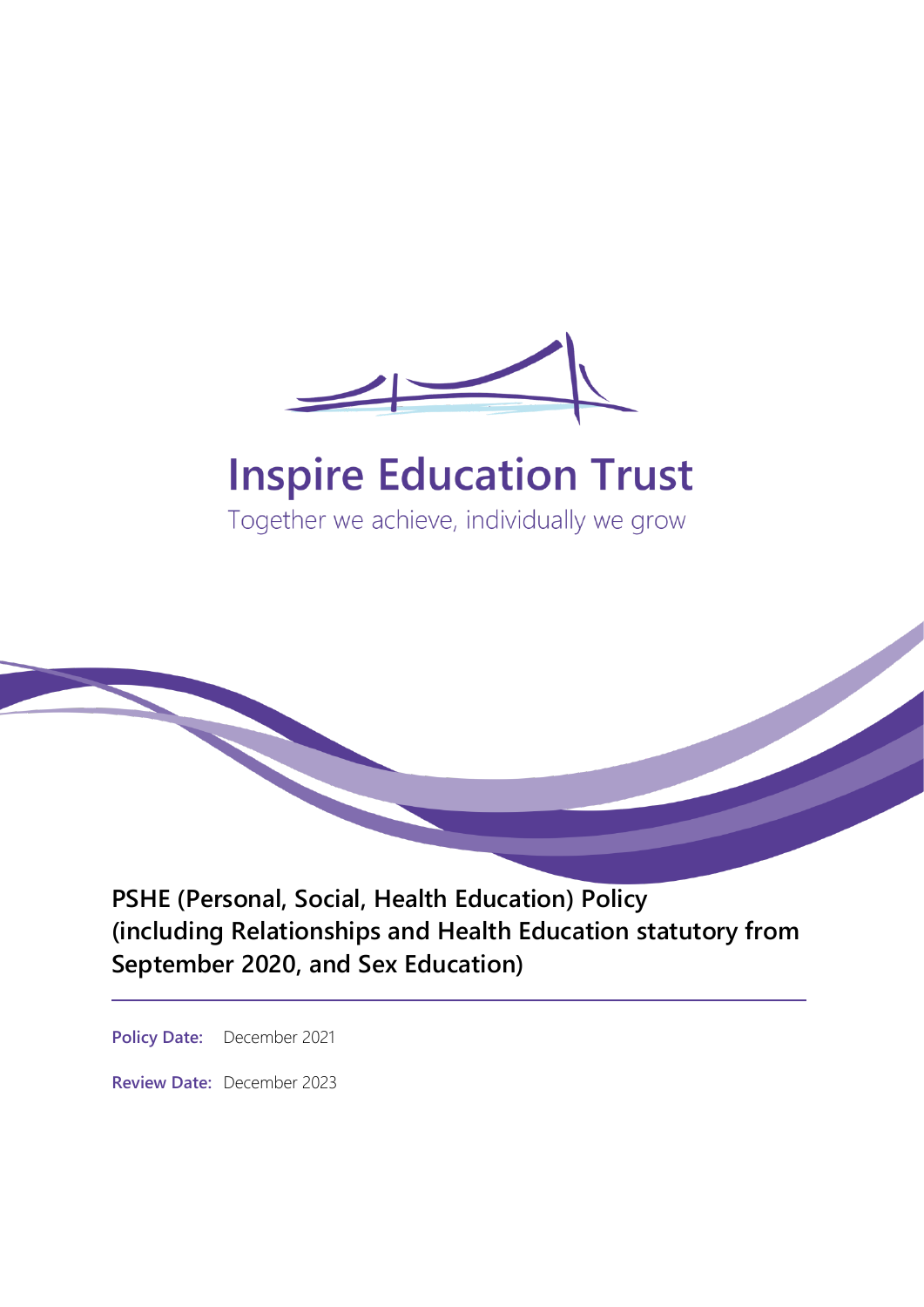## **Document History**

| Version | <b>Status</b> | Date             | Author                   | <b>Summary Changes</b>        |
|---------|---------------|------------------|--------------------------|-------------------------------|
|         |               | December<br>2021 | D O'Brien & A<br>Husband | Initial draft on new template |
|         |               |                  |                          |                               |
|         |               |                  |                          |                               |

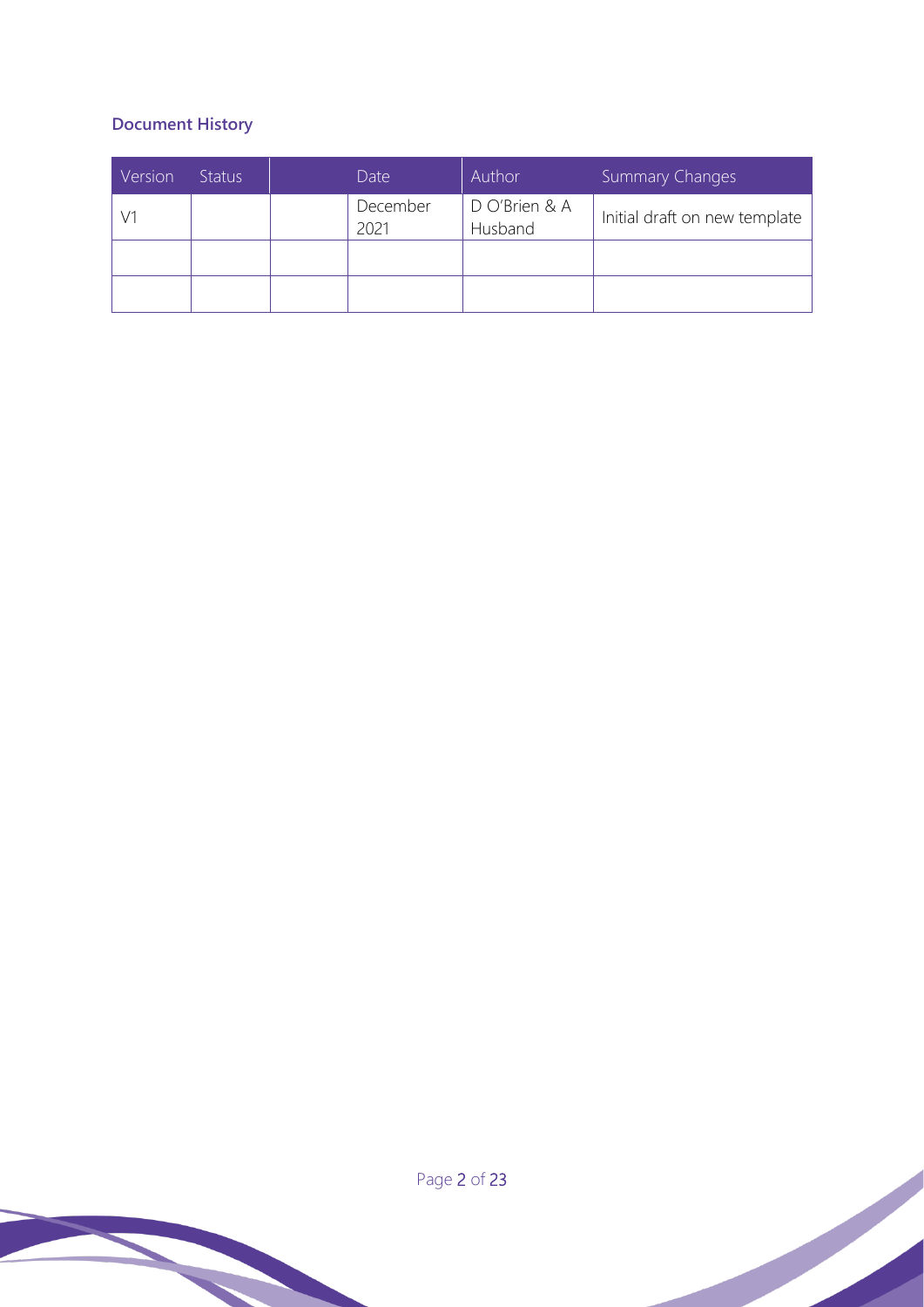#### **Context and Rationale:**

All schools must provide a curriculum that is broadly based, balanced and meets the needs of all pupils. Under section 78 of the Education Act 2002 and the Academies Act 2010, a PSHE curriculum:

- Promotes the spiritual, moral, cultural, mental and physical development of pupils at the school and of society, and
- Prepares pupils at the school for the opportunities, responsibilities and experiences of later life.

Relationships and Sex Education (RSE) is about the emotional, social and cultural development of pupils, and involves learning about relationships, sexual health, sexuality, healthy lifestyles, diversity and personal identity. It involves a combination of sharing information, and exploring issues and values. It is not about the promotion of sexual activity.

Effective relationships and sex education is key in supporting young people through their physical, emotional and moral development, enabling them to make informed life choices confidently, and furthering their respect for themselves and others as they move through life. This requires a school wide approach, growing children's knowledge, skills and attitudes from Year 1 through to Year 6.

# **PSHE**

At Inspire Education Trust, we teach Personal, Social, Health Education as a whole-school approach to underpin children's development as people and because we believe that this also supports their learning capacity.

The Jigsaw Programme offers us a comprehensive, carefully thought-through Scheme of Work which brings consistency and progression to our children's learning in this vital curriculum area.

This also supports the "Personal Development" and "Behaviour and Attitude" aspects required under the Ofsted Inspection Framework, as well as significantly contributing to the school's Safeguarding and Equality Duties, the Government's British Values agenda and the SMSC (Spiritual, Moral, Social, Cultural) development opportunities provided for our children.

#### **Statutory Relationships and Health Education:**

#### **From September 2021 relationships education is mandatory in primary schools**

**There are five compulsory areas of learning:**

- **Families and people who care for me**
- **Caring friendships**
- **Respectful relationships**
- **Online relationships**
- **Being safe**

#### **Parents/carers cannot withdraw their children from compulsory relationships education**

Page 3 of 23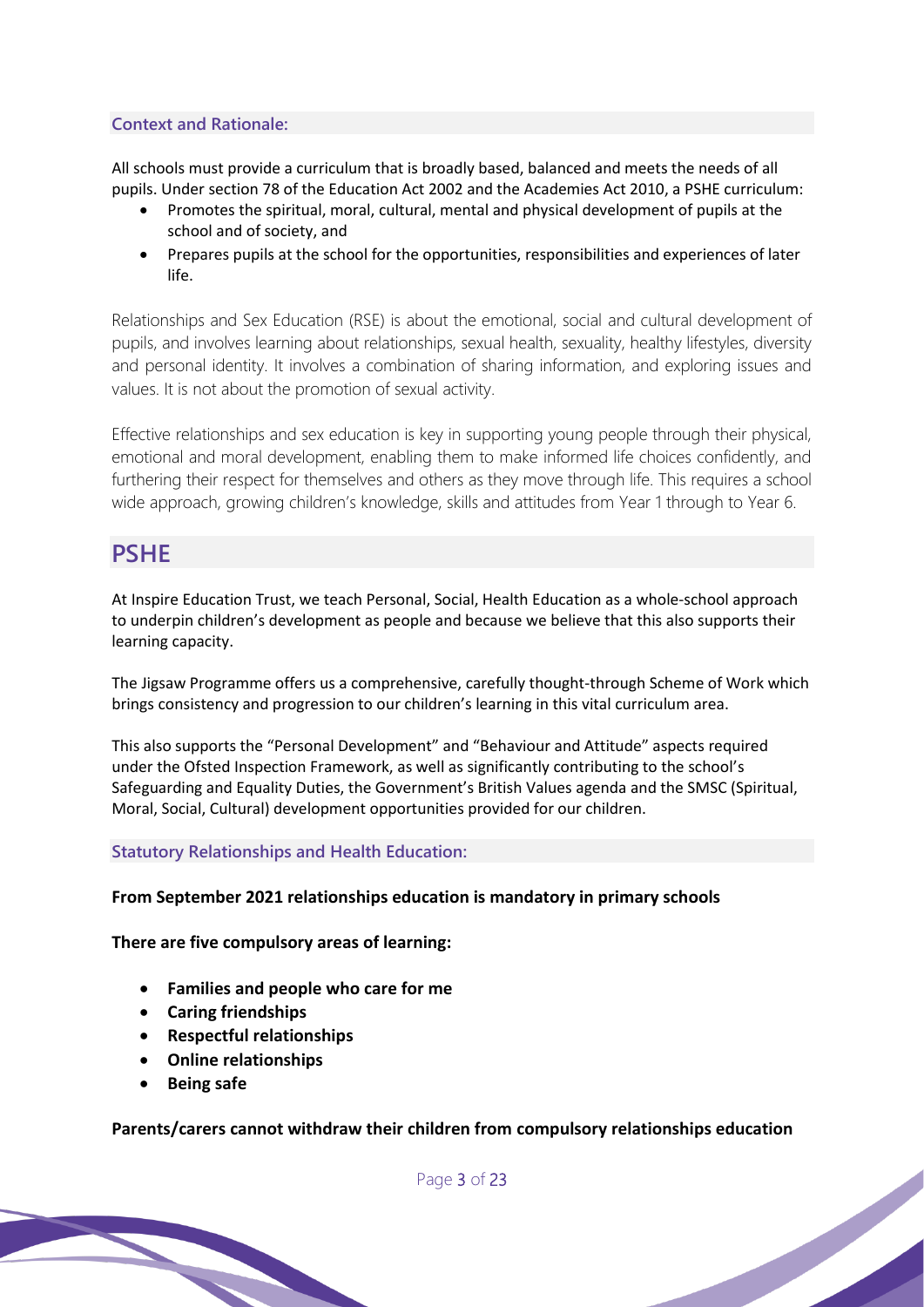"The Relationships Education, Relationships and Sex Education and Health Education (England) Regulations 2019, made under sections 34 and 35 of the Children and Social Work Act 2017, make Relationships Education compulsory for all pupils receiving primary education…They also make Health Education compulsory in all schools except independent schools. Personal, Social, Health and Economic Education(PSHE) continues to be compulsory in independent schools."

DfE Guidance p.8

"Today's children and young people are growing up in an increasingly complex world and living their lives seamlessly on and offline. This presents many positive and exciting opportunities, but also challenges and risks. In this environment, children and young people need to know how to be safe and healthy, and how to manage their academic, personal and social lives in a positive way."

"This is why we have made Relationships Education compulsory in all primary schools in England…as well as making Health Education compulsory in all state-funded schools."

"In primary schools, we want the subjects to put in place the key building blocks of healthy, respectful relationships, focusing on family and friendships, in all contexts, including online. This will sit alongside the essential understanding of how to be healthy."

"These subjects represent a huge opportunity to help our children and young people develop. The knowledge and attributes gained will support their own, and others' wellbeing and attainment and help young people to become successful and happy adults who make a meaningful contribution to society."

Secretary of State Foreword DfE Guidance 2019 p.4-5

"Schools are free to determine how to deliver the content set out in the DfE guidance 2019 in the context of a broad and balanced curriculum. Effective teaching in these subjects will ensure that core knowledge is broken down into units of manageable size and communicated clearly to pupils, in a carefully sequenced way, within a planned programme of lessons."

DfE Guidance p.8

"All schools must have in place a written policy for Relationships Education and RSE." DfE Guidance p.11

At Inspire Education Trust we value PSHE as one way to support children's development as human beings, to enable them to understand and respect who they are, to empower them with a voice and to equip them for life and learning.

We include the statutory Relationships and Health Education within our whole-school PSHE Programme.

Page 4 of 23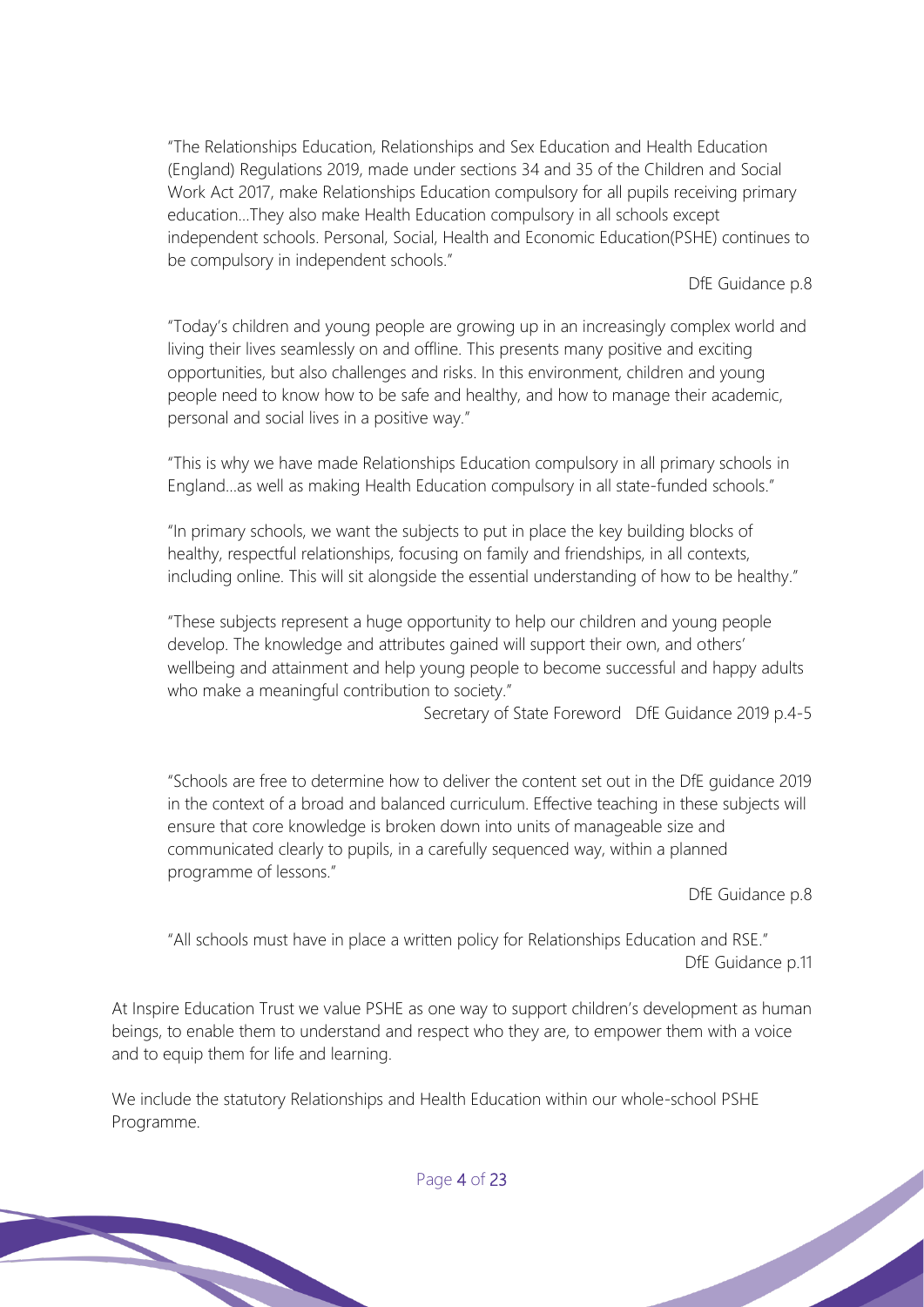To ensure progression and a spiral curriculum, we use Jigsaw, the mindful approach to PSHE, as our chosen teaching and learning programme and tailor it to your children's needs. The mapping document: Jigsaw 3-11 and statutory Relationships and Health Education, shows exactly how Jigsaw and therefore our school, meets the statutory Relationships and Health Education requirements-see appendices 1

This programme's complimentary update policy ensures we are always using the most up to date teaching materials and that our teachers are well-supported.

Our PSHE policy is informed by existing DfE guidance:

- , June 2019, updated September 2021),
- [Preventing and tackling bullying:](https://assets.publishing.service.gov.uk/government/uploads/system/uploads/attachment_data/file/623895/Preventing_and_tackling_bullying_advice.pdf) Advice for Headteachers, staff and governing bodies, July 2017),
- [Drug and Alcohol Education \(DfE and ACPO drug advice for schools:](https://assets.publishing.service.gov.uk/government/uploads/system/uploads/attachment_data/file/270169/drug_advice_for_schools.pdf) Advice for local authorities, Headteachers, school staff and Governing Bodies, September 2012),
- Safeguarding (Working Together to Safeguard Children: A guide to inter-agency [working to safeguard and promote the welfare of children,](https://assets.publishing.service.gov.uk/government/uploads/system/uploads/attachment_data/file/942454/Working_together_to_safeguard_children_inter_agency_guidance.pdf) July 2018 and [Keeping](https://assets.publishing.service.gov.uk/government/uploads/system/uploads/attachment_data/file/1021914/KCSIE_2021_September_guidance.pdf)  [Children Safe in Education,](https://assets.publishing.service.gov.uk/government/uploads/system/uploads/attachment_data/file/1021914/KCSIE_2021_September_guidance.pdf) 2021)
- [Equality \(Equality Act 2010:](https://assets.publishing.service.gov.uk/government/uploads/system/uploads/attachment_data/file/315587/Equality_Act_Advice_Final.pdf) Advice for school leaders, school staff, governing bodies and local authorities, revised February 2013).
- [SEND code of practice: 0 to 25 years](https://assets.publishing.service.gov.uk/government/uploads/system/uploads/attachment_data/file/398815/SEND_Code_of_Practice_January_2015.pdf) (January 2015)
- [Mental Health and Behaviour in schools](https://walsgraveschool-my.sharepoint.com/personal/donna_obrien_cliffordbridgeacademy_org/Documents/PSHE/Policies/•%09Mental%20Health%20and%20Behaviour%20in%20Schools%20(advice%20for%20schools)) (November 2018)
- [Sexual violence and sexual harassment between children in schools](https://assets.publishing.service.gov.uk/government/uploads/system/uploads/attachment_data/file/1014224/Sexual_violence_and_sexual_harassment_between_children_in_schools_and_colleges.pdf) (September 2021)
- [Promoting Fundamental British Values as part of SMSC in schools](https://assets.publishing.service.gov.uk/government/uploads/system/uploads/attachment_data/file/380595/SMSC_Guidance_Maintained_Schools.pdf) (guidance for maintained schools on promoting basic important British values as part of pupils' spiritual, moral, social and cultural (SMSC) (November 2014)

The Jigsaw Programme is aligned to the PSHE Association Programmes of Study for PSHE.

#### **What we teach when and who teaches it:**

#### **Whole-school approach:**

Jigsaw covers all areas of PSHE for the primary phase including statutory Relationships and Health Education. The table below gives the learning theme of each of the six Puzzles (units) and these are taught across the school; the learning deepens and broadens every year.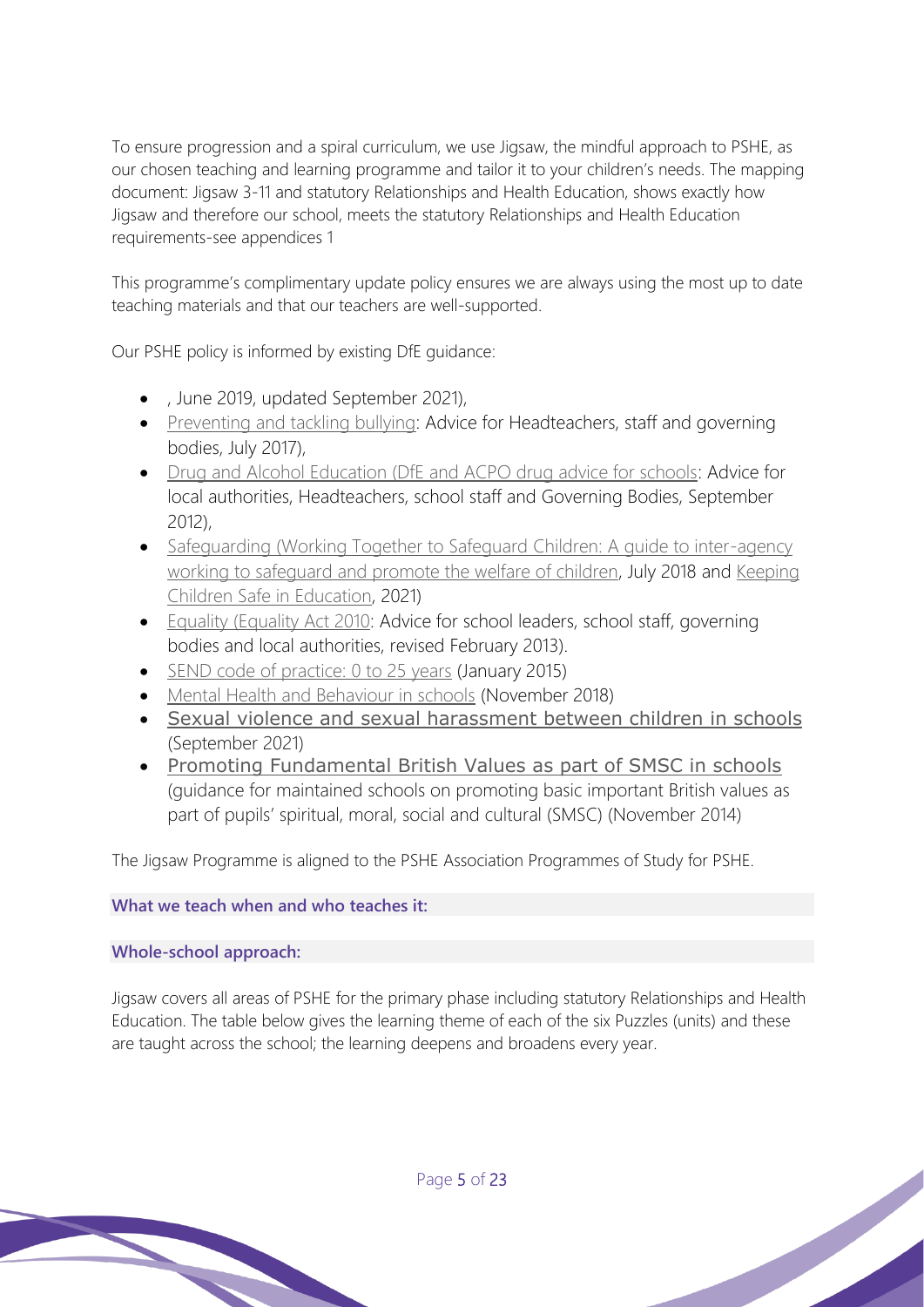| Term      | Puzzle (Unit)                    | Content                                                                                                                                          |
|-----------|----------------------------------|--------------------------------------------------------------------------------------------------------------------------------------------------|
| Autumn 1: | Being Me in My<br>World          | Includes understanding my own identity and how I fit well in<br>the class, school and global community. Jigsaw Charter<br>established.           |
| Autumn 2: | Celebrating<br><b>Difference</b> | Includes anti-bullying (cyber and homophobic bullying<br>included) and understanding                                                             |
| Spring 1: | Dreams and<br>Goals              | Includes goal-setting, aspirations, who do I want to become<br>and what would I like to do for work and to contribute to<br>society              |
| Spring 2: | Healthy Me                       | Includes drugs and alcohol education, self-esteem and<br>confidence as well as healthy lifestyle choices, sleep, nutrition,<br>rest and exercise |
| Summer 1: | Relationships                    | Includes understanding friendship, family and other<br>relationships, conflict resolution and communication skills,<br>bereavement and loss      |
| Summer 2: | Changing Me                      | Includes Relationships and Sex Education in the context of<br>coping positively with change                                                      |

- At Inspire Education Trust School we allocate dedicated time to PSHE each week in order to teach the PSHE knowledge and skills in a developmental and age-appropriate way.
- These explicit lessons are reinforced and enhanced in many ways:
- Assemblies, praise and reward system, Jigsaw Learning Charter, through relationships child to child, adult to child and adult to adult across the school.
- We aim to 'live' what is learnt and apply it to everyday situations in the school community.

# **Relationships Education**

## *What does the DfE statutory guidance on Relationships Education expect children to know by the time they leave primary school?*

Relationships Education in primary schools will cover 'Families and people who care for me', 'Caring friendships', 'Respectful relationships', 'Online relationships', and 'Being safe'.

The expected outcomes for each of these elements can be found in 'Relationships Education and Relationships and Sex Education Guidance DFE 2020'. The way the Jigsaw Programme covers these is explained in the mapping document: Jigsaw 3-11 and Statutory Relationships and Health Education-see appendix 1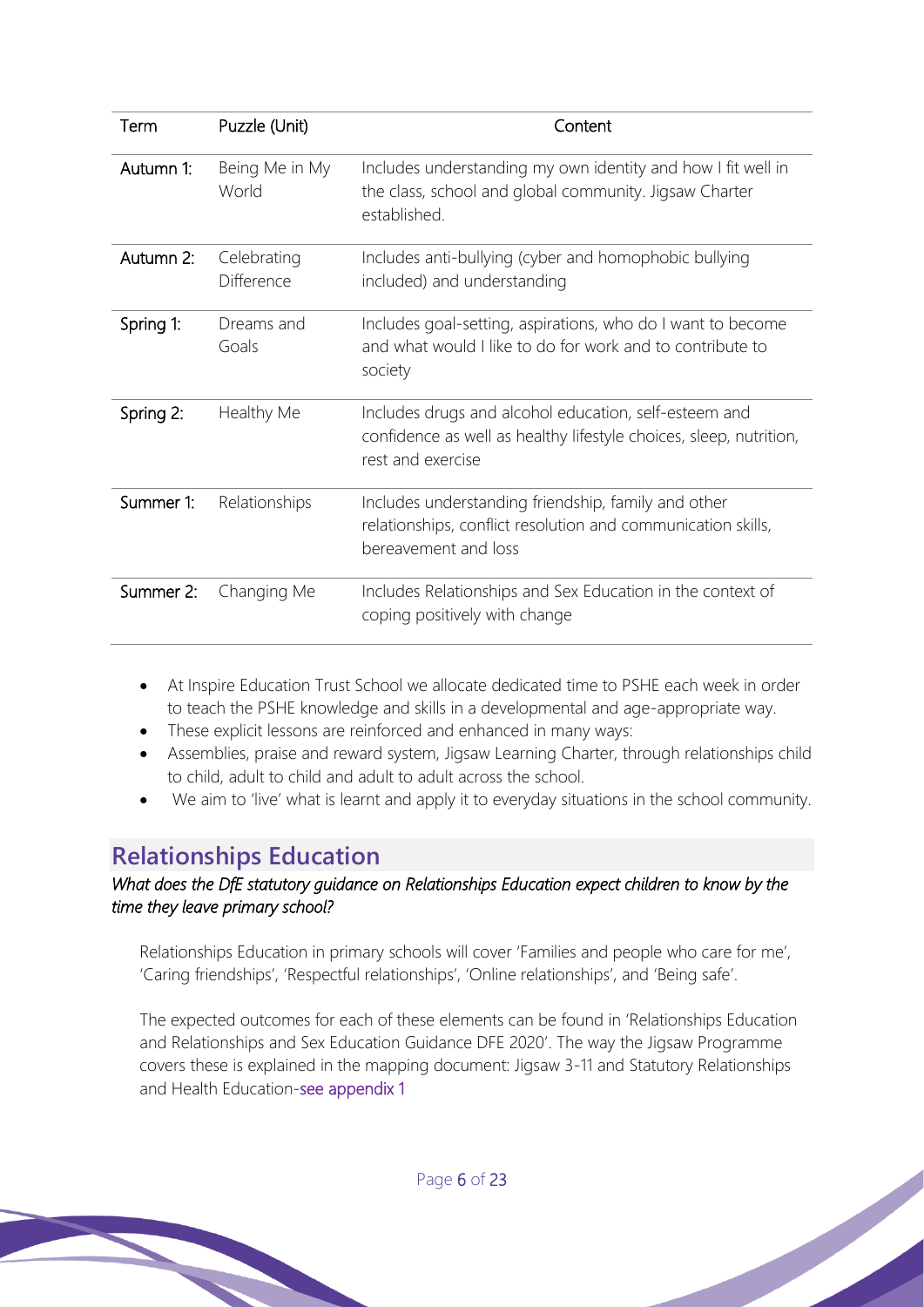It is important to explain that whilst the Relationships Puzzle (unit) in Jigsaw covers most of the statutory Relationships Education, some of the outcomes are also taught elsewhere in Jigsaw e.g. the Celebrating Difference Puzzle helps children appreciate that there are many types of family composition and that each is important to the children involved. This holistic approach ensures the learning is reinforced through the year and across the curriculum.

# **Health Education**

*What does the DfE statutory guidance on Health Education expect children to know by the time they leave primary school?* 

Health Education in primary schools will cover 'Mental wellbeing', 'Internet safety and harms', Physical health and fitness', Healthy eating', 'Drugs, alcohol and tobacco', 'Health and prevention', 'Basic First Aid', 'Changing adolescent body'.

The expected outcomes for each of these elements can be found in 'Relationships Education and Relationships and Sex Education Guidance DFE 2020'. The way the Jigsaw Programme covers these is explained in the mapping document: Jigsaw 3-11 and Statutory Relationships and Health Education-see appendix 2

It is important to explain that whilst the Healthy Me Puzzle (unit) in Jigsaw covers most of the statutory Health Education, some of the outcomes are taught elsewhere in Jigsaw e.g. emotional and mental health is nurtured every lesson through the Calm me time, social skills are grown every lesson through the Connect us activity and respect is enhanced through the use of the Jigsaw Learning Charter.

Also, teaching children about puberty is now a statutory requirement which sits within the Health Education part of the DfE guidance within the 'Changing adolescent body' strand, and in Jigsaw this is taught as part of the Changing Me Puzzle (unit).

The mapping document: Jigsaw 3-11 and Statutory Relationships and Health Education-see appendix 1 and 2 transparently shows how the Jigsaw whole-school approach spirals the learning and meets all statutory requirements and more.

# **Sex Education**

The DfE Guidance 2019 (p.23) recommends that all primary schools 'have a sex education programme tailored to the age and the physical and emotional maturity of the pupils.

However, 'Sex Education is not compulsory in primary schools.' (DfE Guidance p. 23)

Schools are to determine the content of sex education at primary school. Sex education 'should ensure that both boys and girls are prepared for the changes that adolescence brings and – drawing on knowledge of the human life cycle set out in the national curriculum for science - how a baby is conceived and born'.

At Inspire Education Trust, we believe children should understand the facts about human reproduction before they leave primary school.

Page 7 of 23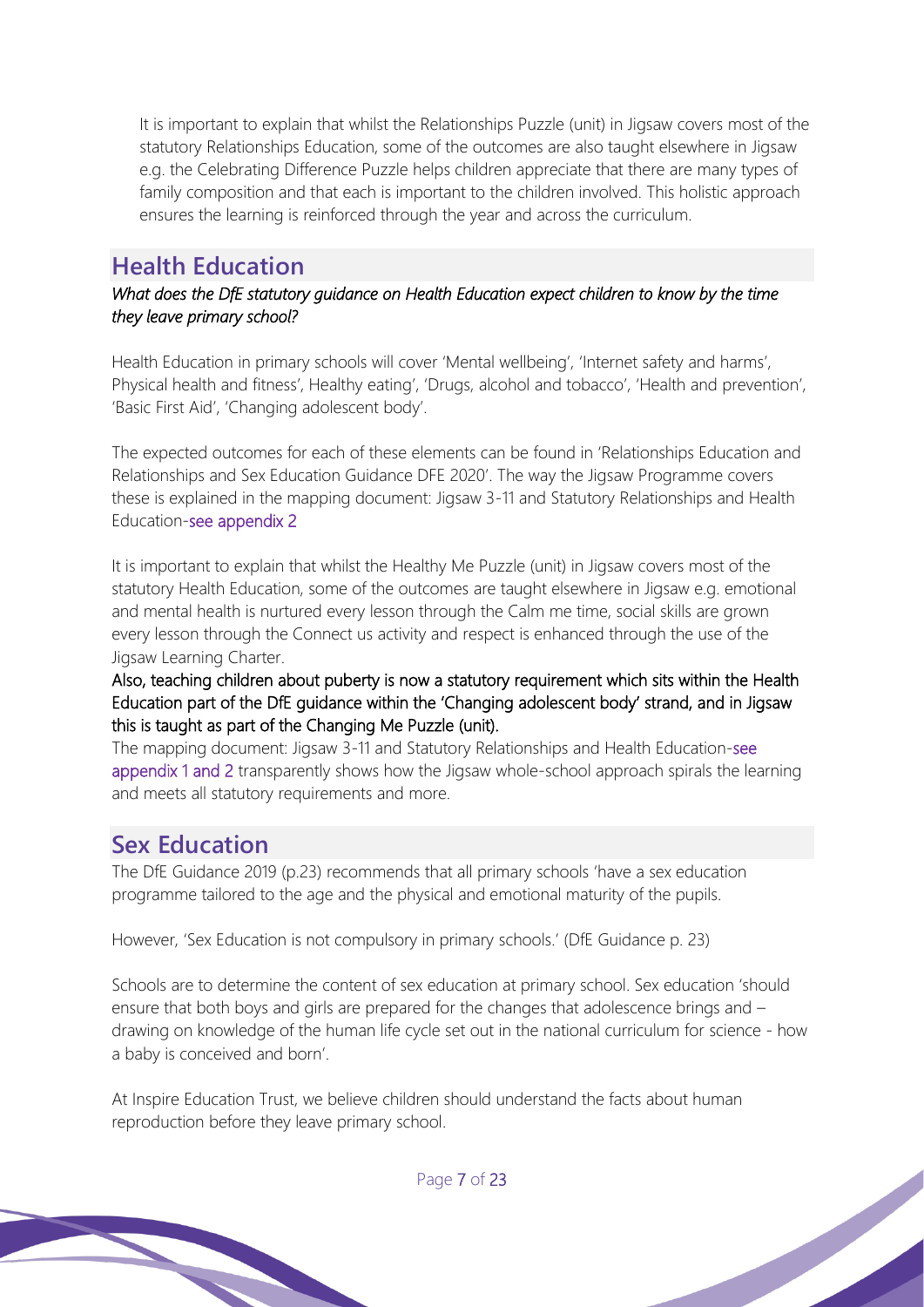At Inspire Education Trust our PSHE and RSE curriculum will deliver sessions that ensure

- Children are well prepared for puberty and the physical and emotional changes associated, and know how to seek support.
- Pupils demonstrate openness and confidence in talking, listening and thinking (with adults and each other) about the human body, sexuality, feelings and relationships with developed emotional intelligence and empathy.
- Children know what sex is, that it happens in a loving relationship and that it's how babies are made.
- Children become more assertive in situations where they feel behaviour towards them or others makes them feel uncomfortable, knowing better what is and isn't appropriate.
- Pupils feel better prepared for the opportunities, responsibilities and experiences of adult life.
- Children develop positive values and a moral framework to guide their decisions, judgements and behaviour.
- Children know and respect that families may be different to their own and respect those in same sex relationships.
- Children are confident about their own bodies recognising that the media's portrayal of the perfect body is not realistic.
- Children feel comfortable in their own skin, knowing that they don't have to conform to gender, or other, stereotypes.
- Children have the skills to avoid being pressured into risk-taking behaviours.
- Children have an understanding of how the law applies to sexual relationships

#### **Parent's right to request their child be excused from Sex Education:**

"Parents have the right to request that their child be withdrawn from some or all of sex education delivered as part of statutory Relationships and Sex Education" DfE Guidance p.17

At Inspire Education Trust, puberty is taught as a statutory requirement of Health Education and covered by our Jigsaw PSHE Programme in the 'Changing Me' Puzzle (unit).

We conclude that sex education refers to Human Reproduction, and therefore inform parents of their right to request their child be withdrawn from the PSHE lessons that explicitly teach this i.e. the Jigsaw Changing Me Puzzle (unit) e.g.

Year 4, Lesson 2 (Having a baby) Year 5, Lesson 4 (Conception) Year 6, Lesson 3 (Conception, birth)

Parents cannot remove their children from relationships or health education; however, they have the right to withdraw their children from those aspects of RSE which are non-statutory and not related to the science curriculum. In the event parents are considering withdrawing permission for their child to participate in sex education sessions, detailed above, they will be invited to discuss this with a senior member of staff. It is important to note that in the event of withdrawal from sex

Page 8 of 23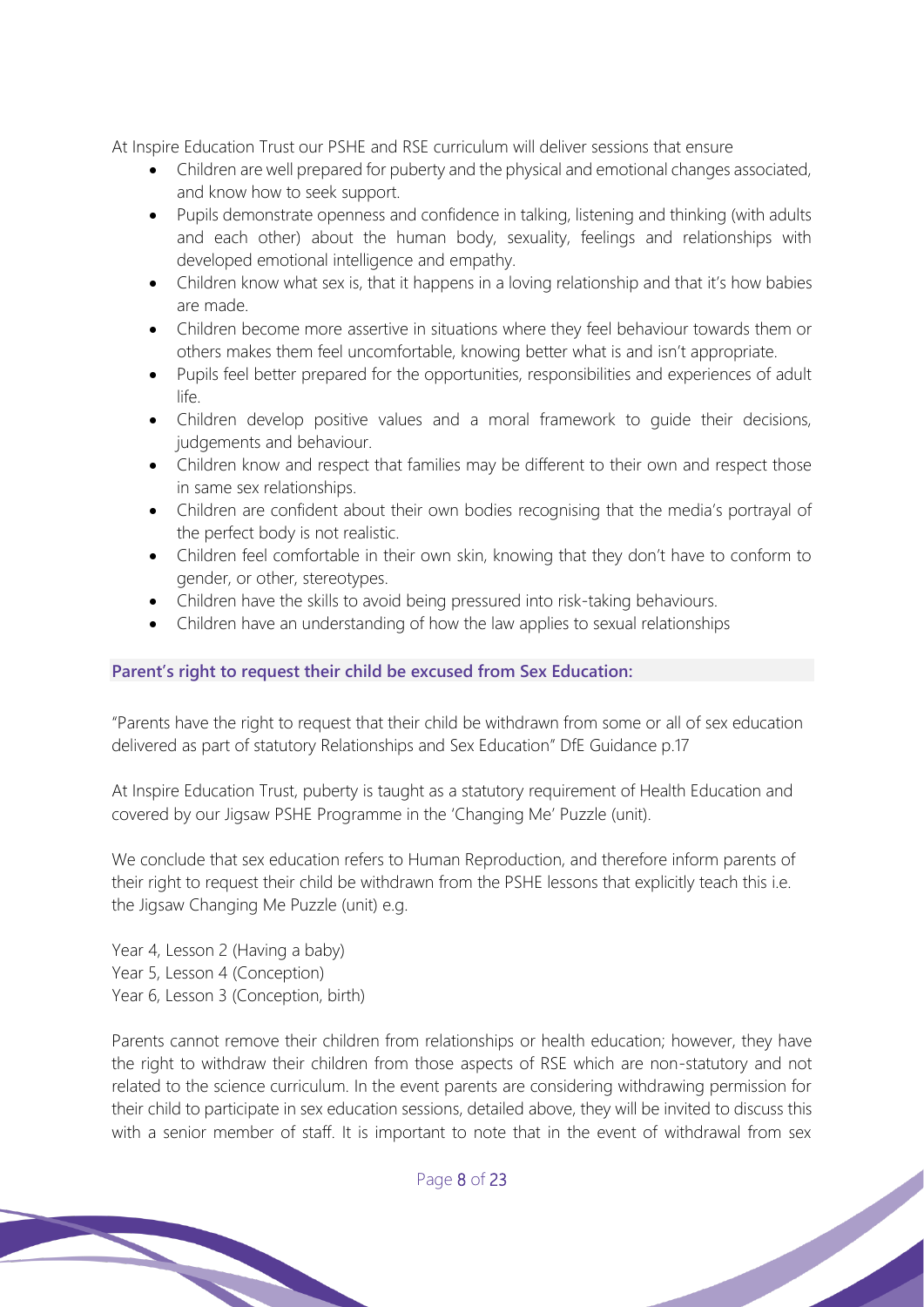education the school cannot prevent children hearing about the learning from their peers and cannot be responsible for any misconceptions that may arise from this.

The school will invite parents to an information evening at the end of the Summer Term before the Changing Me Puzzle is taught if parents wish to find out more about the curriculum content.

Should parents wish to see a full curriculum content overview they should put their request in writing to the Headteacher.

#### **Specific Issues Statement:**

#### Child Abuse and Protection Procedures

The Safeguarding Children Procedures as laid down by the LA are followed. All referrals, whatever their origin, are taken seriously and considered with an open mind, which does not pre-judge the situation. The procedures adopted within the LA for handling cases of neglect, physical, emotional or sexual abuse and failure to thrive, are based on the principle that the interest and welfare of the child are of paramount importance.

#### **Confidentiality and Handling Disclosures:**

Teachers, pupils and parents should be aware of the boundaries regarding confidentiality within the curriculum. Pupils must be made aware that confidentiality cannot be guaranteed and that they will be informed of all actions relating to their disclosure.

Health professionals are bound by their own codes of conduct to maintain confidentiality. When working within a classroom they are also bound by the school's policies.

Teachers cannot offer or guarantee absolute confidentiality, but should ensure pupils are informed of sources of confidential help, e.g. school nurse, counsellor, GP, advice services. If a pupil discloses information which is sensitive, and which the pupil asks not to be passed on, the request will be respected unless this is unavoidable, in order for the teacher to fulfil their professional responsibilities. Only in the most exceptional circumstances will information be handled without parental knowledge. Where younger pupils are involved this will be grounds for serious concern and child protection issues should be addressed.

See the school's Safeguarding/Child Protection Policy for further details.

#### **Partnerships:**

The school liaises closely with parents to reassure them of the content of the RSE programme, the context within which it is taught, and to support them in their teaching of RSE ensuring they feel confident engaging in discussions about the subject with their children.

The school will help support parents in:

- Helping their children learn the scientific names of the body parts;
- Talking with their children about feelings and relationships;

Page 9 of 23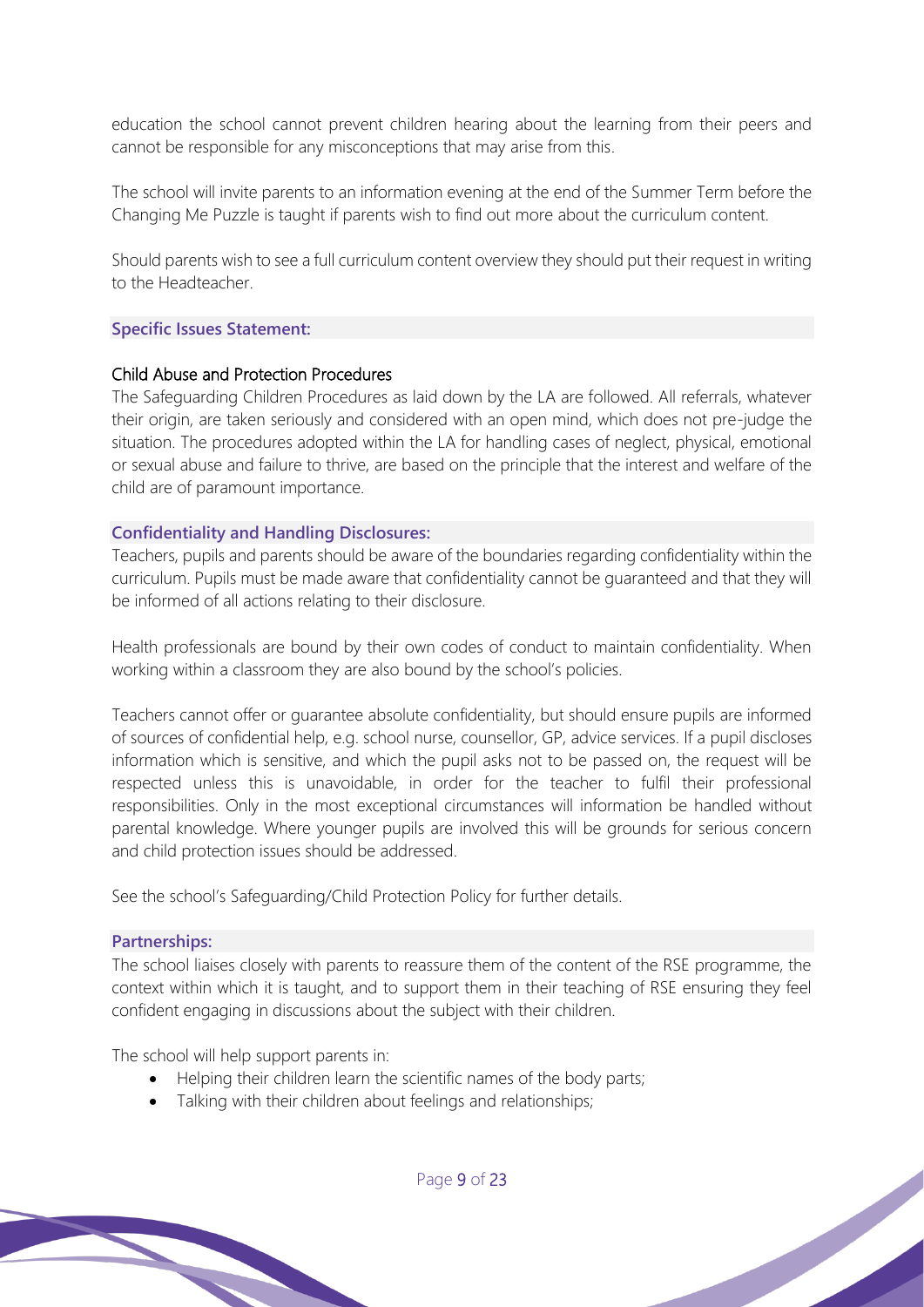• Answering questions about growing up, having babies, feeling sexual attraction, sex, contraception, relationships and sexual health.

The school will also consult parents regularly on the content of the Sex and Relationships Education programme and invite parents to view SRE resources. The school will ensure that parents are informed of their legal right to remove their child from SRE sessions if they wish.

Other agencies supporting the school's SRE curriculum are: Education professionals, health professionals and the school nurse team, all of which are aware of this policy, the SRE programme and work in-line with it. Outside visitors work within the framework outlined in the school's 'Using outside visitors in school' policy

#### **Positive Climate for Learning:**

#### Jigsaw Learning Charter

Teachers develop a set of ground rules to create a safe environment in which no-one feels embarrassed or anxious about unintended or unexpected questions or comments from pupils.

As a school we have agreed that:

- No-one will have to answer a personal question;
- No-one will be forced to take part in a discussion;
- Only the biological names for body parts will be used;
- Meanings of words will be explained in a sensible and factual way.

Teachers will avoid embarrassment and protect pupils' privacy by always depersonalising discussions.

#### **Dealing with Questions:**

Teachers will establish clear parameters of what is appropriate and inappropriate in a whole class setting.

#### Below are guidelines the school encourages:

- If a question is too personal, the teacher will remind the pupil of our learning charter. If the pupil needs further support, the teacher can refer her or him to the appropriate person, such as the pastoral team, school nurse, helpline, or an outside agency or service;
- If a teacher doesn't know the answer to a question, the teacher will acknowledge this, and suggest that the pupil or teacher or both together research the question
- If a question is too explicit, feels too old for a pupil, is inappropriate for the whole class, or raises concerns about sexual abuse, the teacher will acknowledge it and promise to talk to the child about it on an individual basis. To maintain trust and respect the teacher must remember to talk with the pupil at the first opportunity and if concerned that a pupil is at risk of sexual abuse, they will follow the school's child protection procedures.
- If a question feels too old for a pupil and the teacher feels that parental consent needs to be gained then a phrase like "That's a great question. I'll have a think about what is the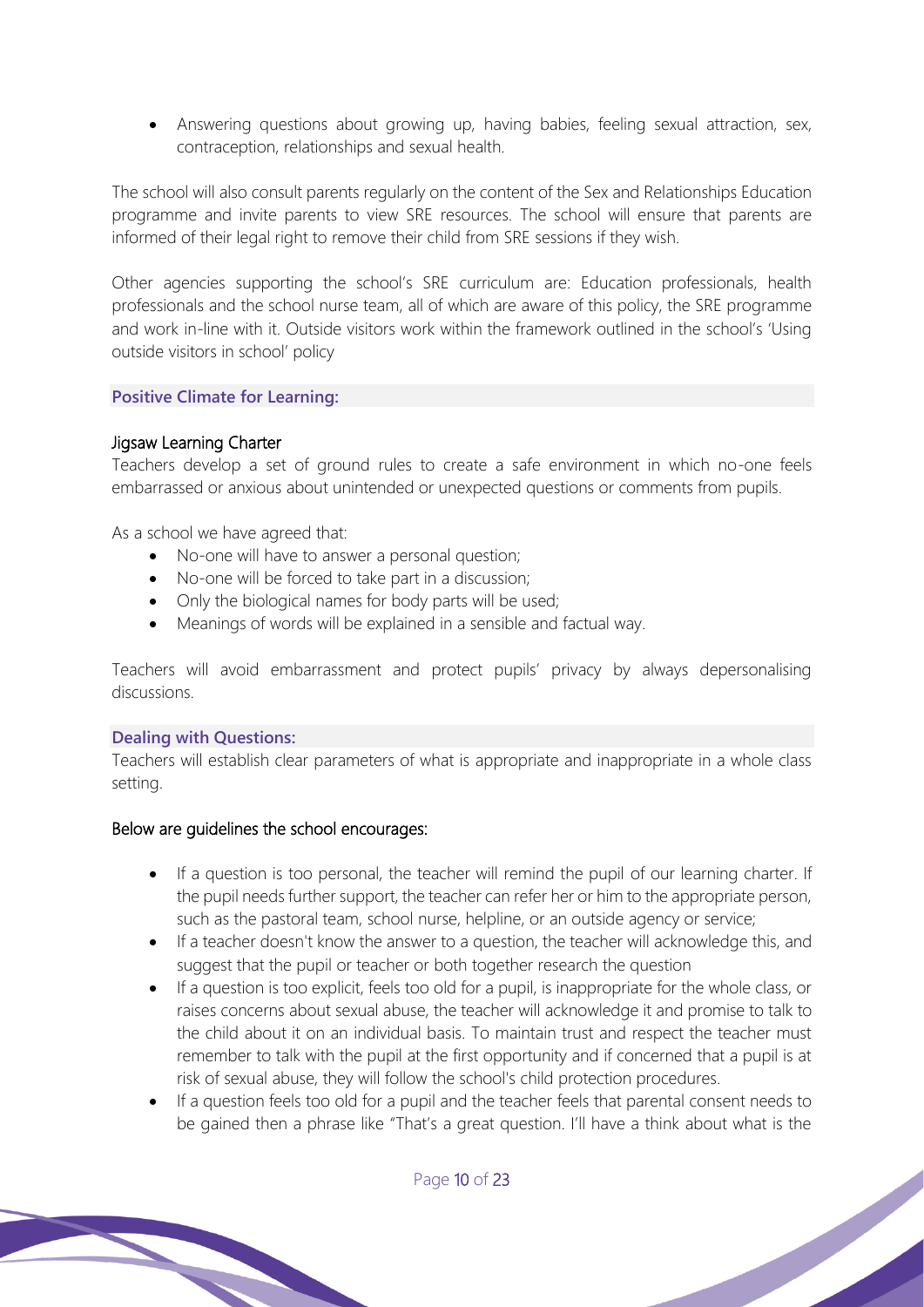best way to answer that and get back to you tomorrow," can be used, with the parent consulted in the meantime.

• Children will be enabled to write anonymous questions to put in their class worry box in order to avoid embarrassment and ensure this part of their learning is as open as possible.

Teachers will endeavour to answer questions as honestly as possible but if faced with a question they do not feel comfortable answering within the classroom, or one which is beyond the year group objectives, provision will be made to meet the individual child's needs.

#### **Learning and Teaching:**

#### Planning and Assessment

Planning for PSHE and RSE is a whole school responsibility in order to ensure that the provision for pupils' needs is met and the way in which the modes of delivery are combined are appropriate to the school curriculum policy.

The school has elected to teach the 'PANTS' programme create by the NSPCC, and this forms the structure and ideas for individual lessons for children's learning from Years 1 to 6. In the EYFS children will learn about relationships, themselves and different parts of their bodies using the correct terminology. In addition, Years 5 and 6 children will complete the 'NCFE Impact Programme' (Social Skills in a Digital World). As with all other learning, teachers will teach children in line with the next most appropriate stage in their development and in the style that they know is most conducive. We will provide parents with an overview to this resource prior to their children completing the individual modules.

Assessment for Learning should also be an integral part of lessons, using a range of techniques, again outlined in the Teaching and Learning policy, to ensure children are being taught from their own individual starting points and receiving feedback on their progress. Progress is recorded so that the teachers in following year groups know which lessons to teach.

#### **PSHE, the 'Changing Me' Programme and the 'PANTS' Programme:**

Our PSHE curriculum, based on 'Jigsaw' ensures children learn about relationships and how to manage themselves in a range of situations to keep themselves safe.

From Reception, children will be taught how to recognise when they feel anxious and what to do about that. They will be encouraged to develop a network of people they trust and can talk to about any problem 'big or small'. Through this aspect of our PSHE curriculum, children learn about the parts of the body and what is appropriate and inappropriate touching.

Where the opportunity arises, learning from the 'PANTS' programme will be reinforced across the curriculum.

In order to keep children safe from any inappropriate sexual behaviour and abuse we use the NSPCC recommended programme 'PANTS (Appendix 4)'. This will be delivered to Years 1 to 6 alongside the 'Changing Me' unit of the Jigsaw Programme.

Page 11 of 23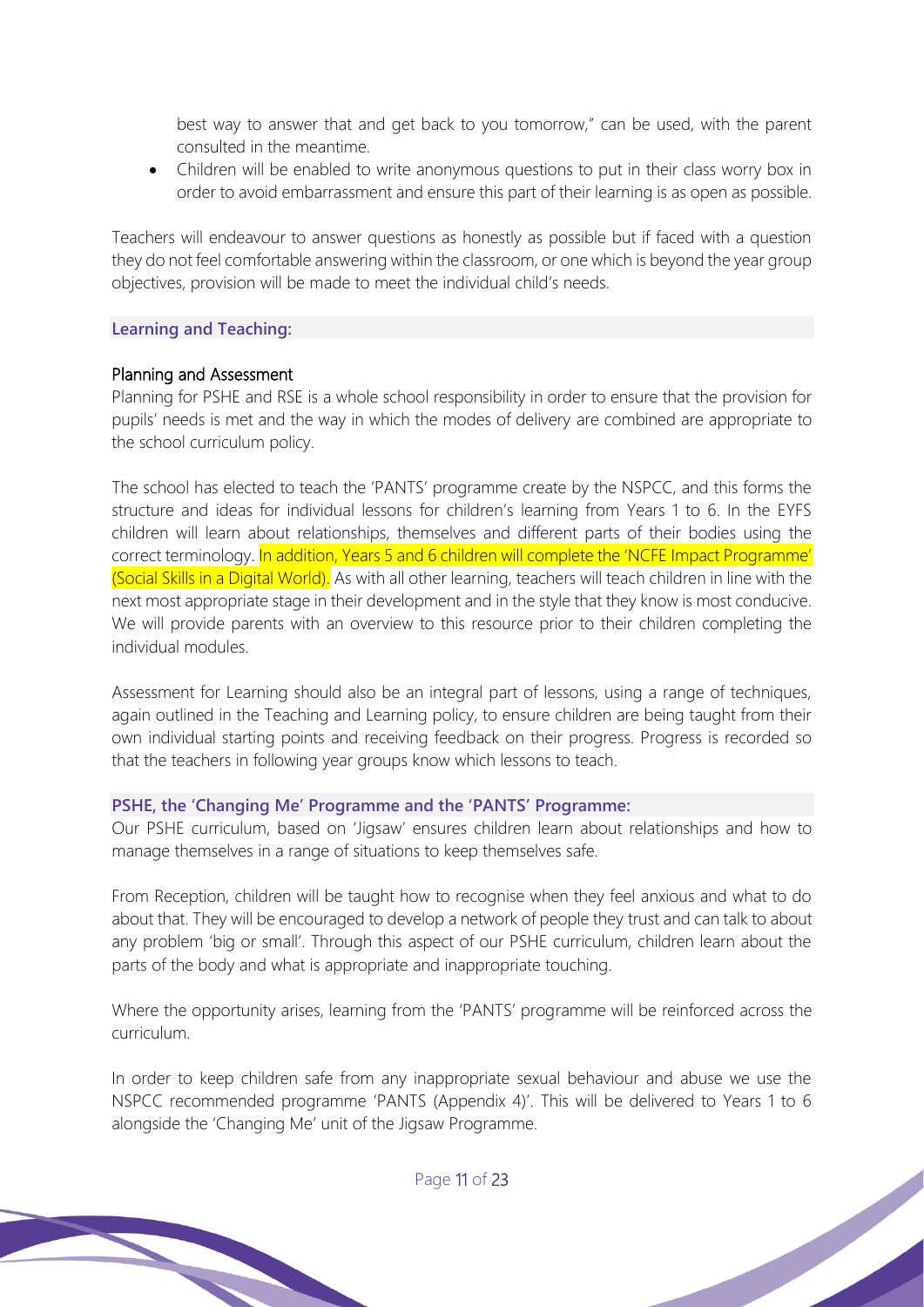EYFS - Children will access this programme on a 1-1 if a need is identified by the Pastoral Lead. Years 1 to 6:

- The underwear rule
- Your body belongs to you
- Good and bad touch
- People you can trust

Childline and NSPCC Assemblies will to be delivered to children through differentiated assemblies.

We have also included content from the 'No Outsiders In Our School' programme of study which teaches children about the Equality Act (2010) in primary schools. These sessions cover Relationships Education and teach children that it is against the law to discriminate against anyone because of:

- age
- disability
- gender reassignment
- marriage or civil partnership
- pregnancy or maternity
- race
- religion or belief
- sex
- sexual orientation

All sessions covered link to an age-appropriate fictional story and will be discussed within the child's class. Texts used by Year 1-6 can be found on school's websites.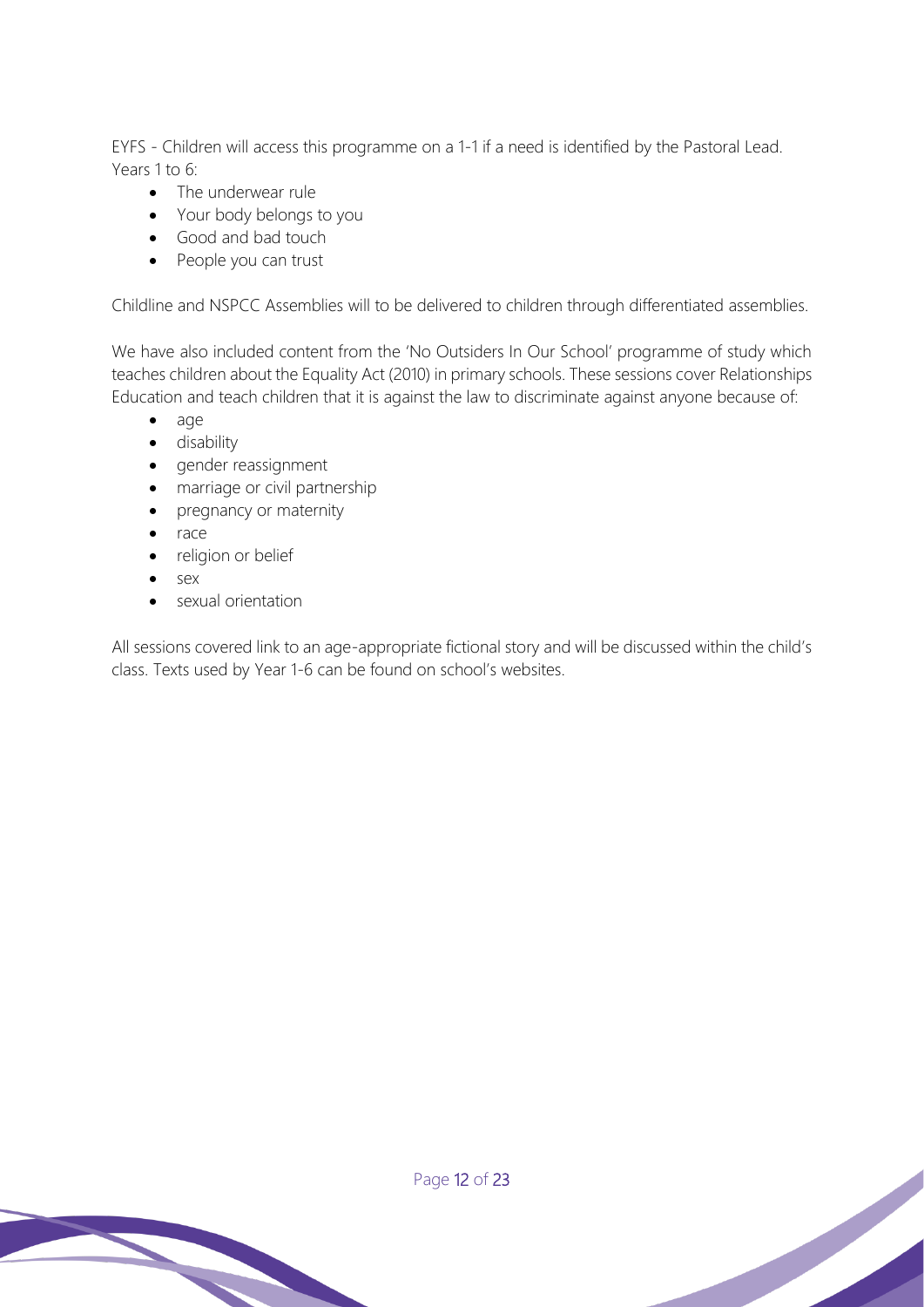#### **Roles and responsibilities:**

It is the responsibility of the Governing Body under the guidance of the Headteacher to ensure that staff and parents are informed of the Relationships and Health Education, including Sex Education Policy.

The Headteacher is responsible for ensuring that RSE is taught consistently across the school, and for managing requests to withdraw pupils from non-statutory components of RSE.

Class teachers are responsible for:

- Delivering RSE in a sensitive way
- Modelling positive attitudes to RSE
- Monitoring progress
- Responding to the needs of individual pupils
- Responding appropriately to pupils whose parents wish them to be withdrawn from the non-statutory components of RSE.

Pupils are expected to engage fully in RSE and, when discussing issues related to RSE, treat others with respect and sensitivity,

The PSHE subject leader will have overall responsibility for the provision of the programme and will monitor its implementation recommending any necessary changes to governors as appropriate.

Parents will receive prior notification of the RSE Programme to enable them to discuss issues with staff or their own children.

Materials used in the RSE Programme will be available to parents on written request to the Headteacher.

Every child is entitled to receive RSE. It is our intention all children have the opportunity to experience a programme of RSE at a level that is appropriate for their age and physical development with differentiated provision if required.

#### **Equalities and Disabilities**

#### This policy will inform the school's Equalities Plan.

The DfE Guidance 2019 (p. 15) states, "Schools should ensure that the needs of all pupils are appropriately met, and that all pupils understand the importance of equality and respect. Schools must ensure they comply with the relevant provisions of the Equality Act 2010 under which sexual orientation and gender reassignment are amongst the protected characteristics…

At the point at which schools consider it appropriate to teach their pupils about LGBT (Lesbian, Gay, Bisexual, Transgender), they should ensure this content is fully integrated into their programmes of study for this area of the curriculum rather than delivered as a stand-alone unit or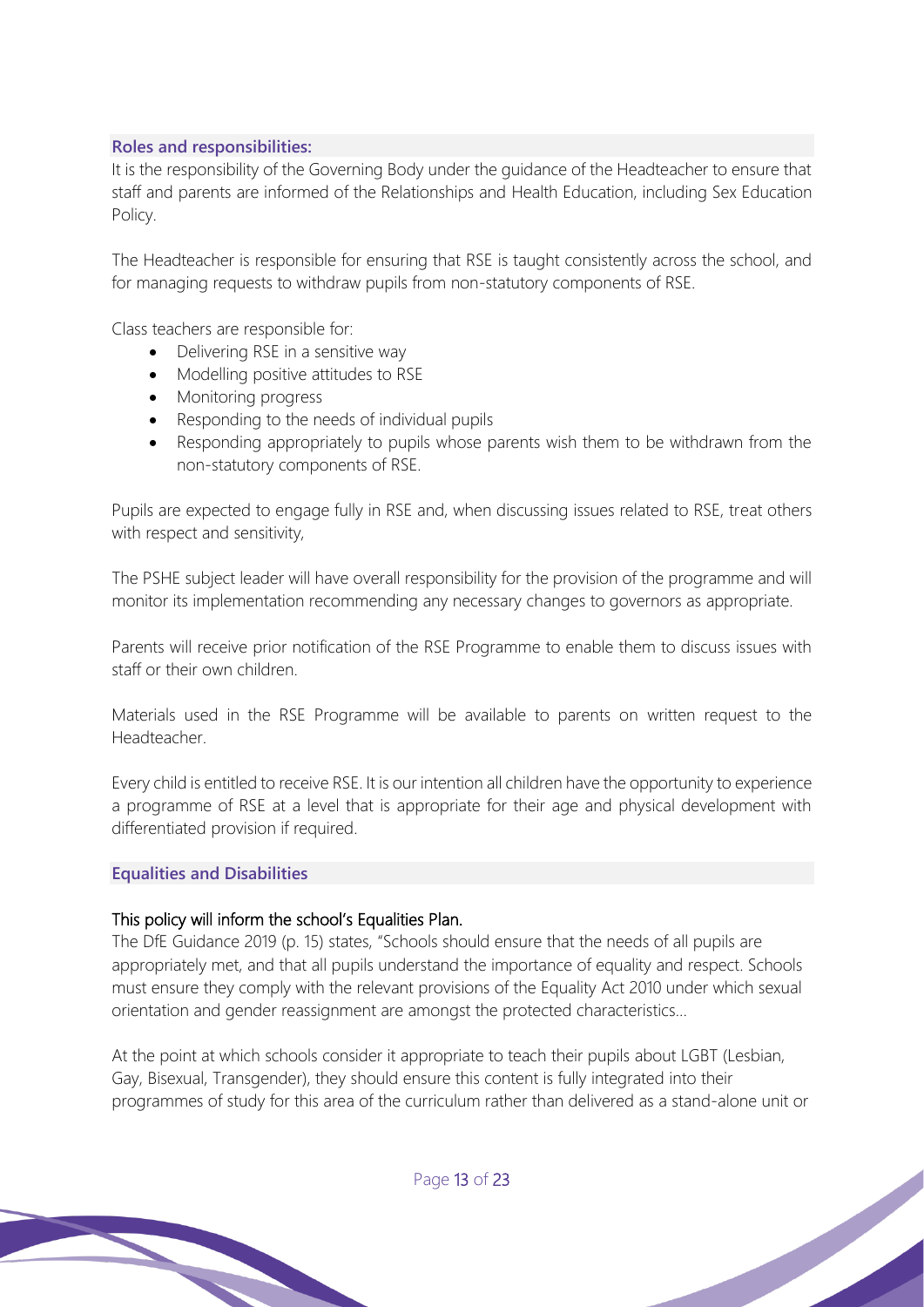lesson. Schools are free to determine how they do this, and we expect all pupils to have been taught LGBT content at a timely point as part of this area of the curriculum".

At Inspire Education Trust we promote respect for all and value every individual child. We also respect the right of our children, their families and our staff, to hold beliefs, religious or otherwise, and understand that sometimes these may be in tension with our approach to some aspects of Relationships, Health and Sex Education.

For further explanation as to how we approach LGBT relationships in the PSHE (RSHE) Programme please see:

'Including and valuing all children. What does Jigsaw teach about LGBTQ relationships?' See appendix 5

#### **Special Educational Needs and Learning Difficulties**

The school will ensure that pupils with special educational needs (SEN) receive relationships and sex education that is appropriate to their stage of development.

Sex and Relationship Education will help all pupils to understand their physical and emotional development and enable them to make positive decisions in their lives.

Some parents of children with SEN may find it difficult to accept their children's developing sexuality. Some pupils will be more confused about what is acceptable public behaviour. These children will be given more help to develop skills to reduce the risks of being abused and exploited, and to learn what sorts of behaviour are, and are not, acceptable. We would deliver this as additional 1-1 support through the use of our pastoral learning team.

Teachers may need to be more explicit and plan work in different ways in order to meet the individual needs of children with SEN or learning difficulties. The school will take care not to marginalise relationship and sex education.

**Written by:** Donna O'Brien & Amy Husband December 2021

**Next Review Date:** September 2023

**Approved by Director:**

Signed:

Lois Whitehouse **Mark Gore** Mark Gore

CEO Chair of Standard

Page 14 of 23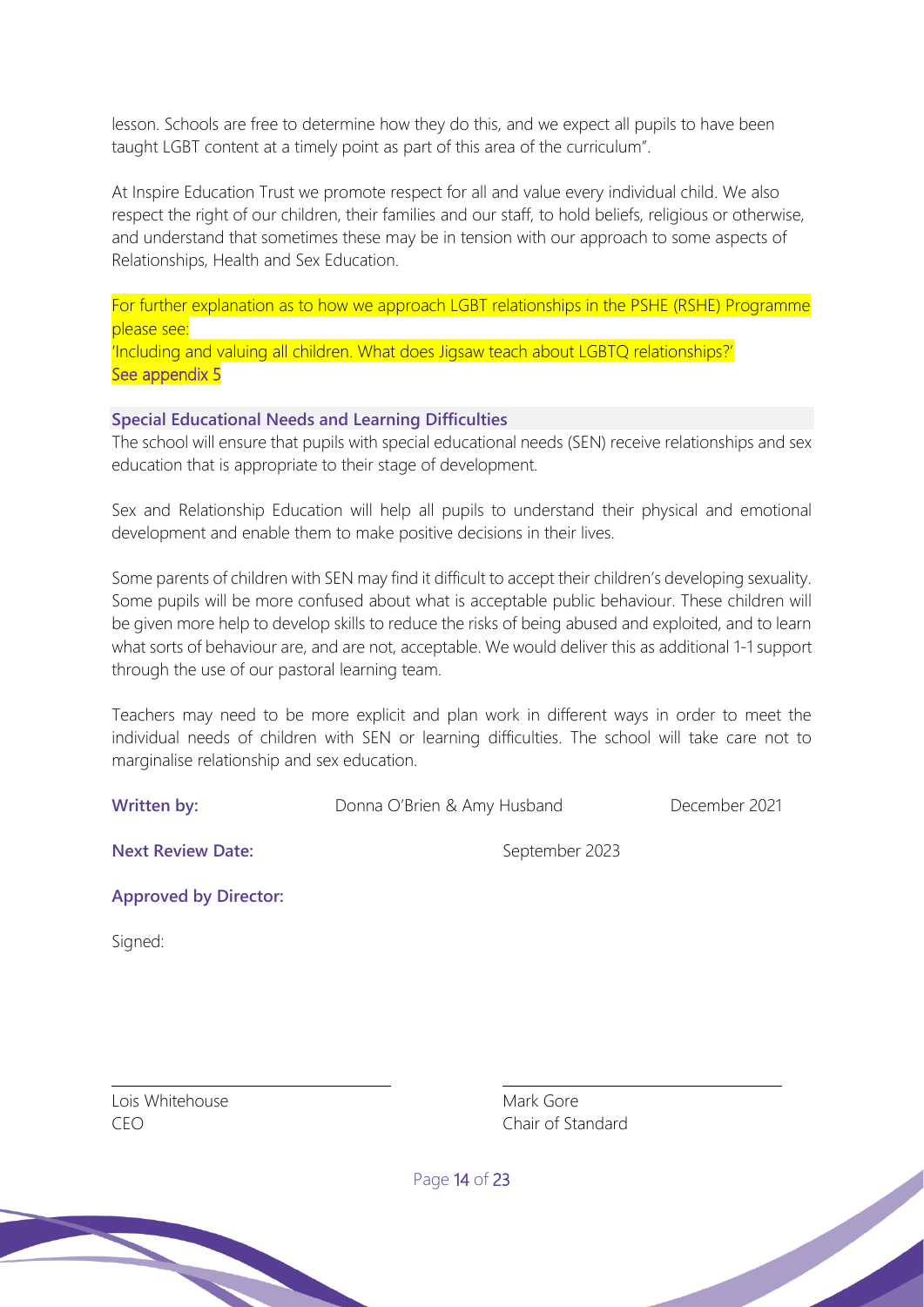## Appendices

Appendix 1: Relationships Education

Mapping document: Jigsaw 3-11 and Statutory Relationships and Health Education.

## Taken from 'Relationships Education and Relationships and Sex Education Guidance DFE 2020'

|                                           | By the end of Primary school Pupils should know                                                                                                                                                                                                                                                                                                                                                                                                                                                                                                                                                                                                                                                                                                                                                                                                                                                                                                                                                                                                                                                                                                                                                                                                                                                                                                                                                                                             | How Jigsaw provides the<br>solution                                                                                                                    |  |
|-------------------------------------------|---------------------------------------------------------------------------------------------------------------------------------------------------------------------------------------------------------------------------------------------------------------------------------------------------------------------------------------------------------------------------------------------------------------------------------------------------------------------------------------------------------------------------------------------------------------------------------------------------------------------------------------------------------------------------------------------------------------------------------------------------------------------------------------------------------------------------------------------------------------------------------------------------------------------------------------------------------------------------------------------------------------------------------------------------------------------------------------------------------------------------------------------------------------------------------------------------------------------------------------------------------------------------------------------------------------------------------------------------------------------------------------------------------------------------------------------|--------------------------------------------------------------------------------------------------------------------------------------------------------|--|
| Families and<br>people who<br>care for me | That families are important for children growing up because<br>$\bullet$<br>they can give love, security and stability.<br>The characteristics of healthy family life, commitment to<br>$\bullet$<br>each other, including in times of difficulty, protection and<br>care for children and other family members, the importance<br>of spending time together and sharing each other's lives.<br>That others' families, either in school or in the wider world,<br>$\bullet$<br>sometimes look different from their family, but that they<br>should respect those differences and know that other<br>children's families are also characterised by love and care.<br>That stable, caring relationships, which may be of different<br>٠<br>types, are at the heart of happy families, and are important<br>for children's security as they grow up.<br>That marriage represents a formal and legally recognised<br>٠<br>commitment of two people to each other which is intended<br>to be lifelong (Marriage in England and Wales is available to<br>both opposite sex and same sex couples. The Marriage<br>(Same Sex Couples) Act 2013 extended marriage to same<br>sex couples in England and Wales. The ceremony through<br>which a couple get married may be civil or religious).<br>R6 how to recognise if family relationships are making them<br>٠<br>feel unhappy or unsafe, and how to seek help or advice<br>from others if needed | All of these aspects are<br>covered in lessons within the<br>Puzzles<br>Relationships<br>Changing Me<br>Celebrating Difference<br>Being Me in My World |  |
| Caring<br>friendships                     | How important friendships are in making us feel happy<br>٠<br>and secure, and how people choose and make friends<br>The characteristics of friendships, including mutual<br>٠<br>respect, truthfulness, trustworthiness, loyalty, kindness,<br>generosity, trust, sharing interests and experiences<br>and support with problems and difficulties<br>That healthy friendships are positive and welcoming<br>towards others, and do not make others feel lonely or<br>excluded<br>That most friendships have ups and downs, and that<br>٠<br>these can often be worked through so that the<br>friendship is repaired or even strengthened, and that<br>resorting to violence is never right                                                                                                                                                                                                                                                                                                                                                                                                                                                                                                                                                                                                                                                                                                                                                  |                                                                                                                                                        |  |

Page 15 of 23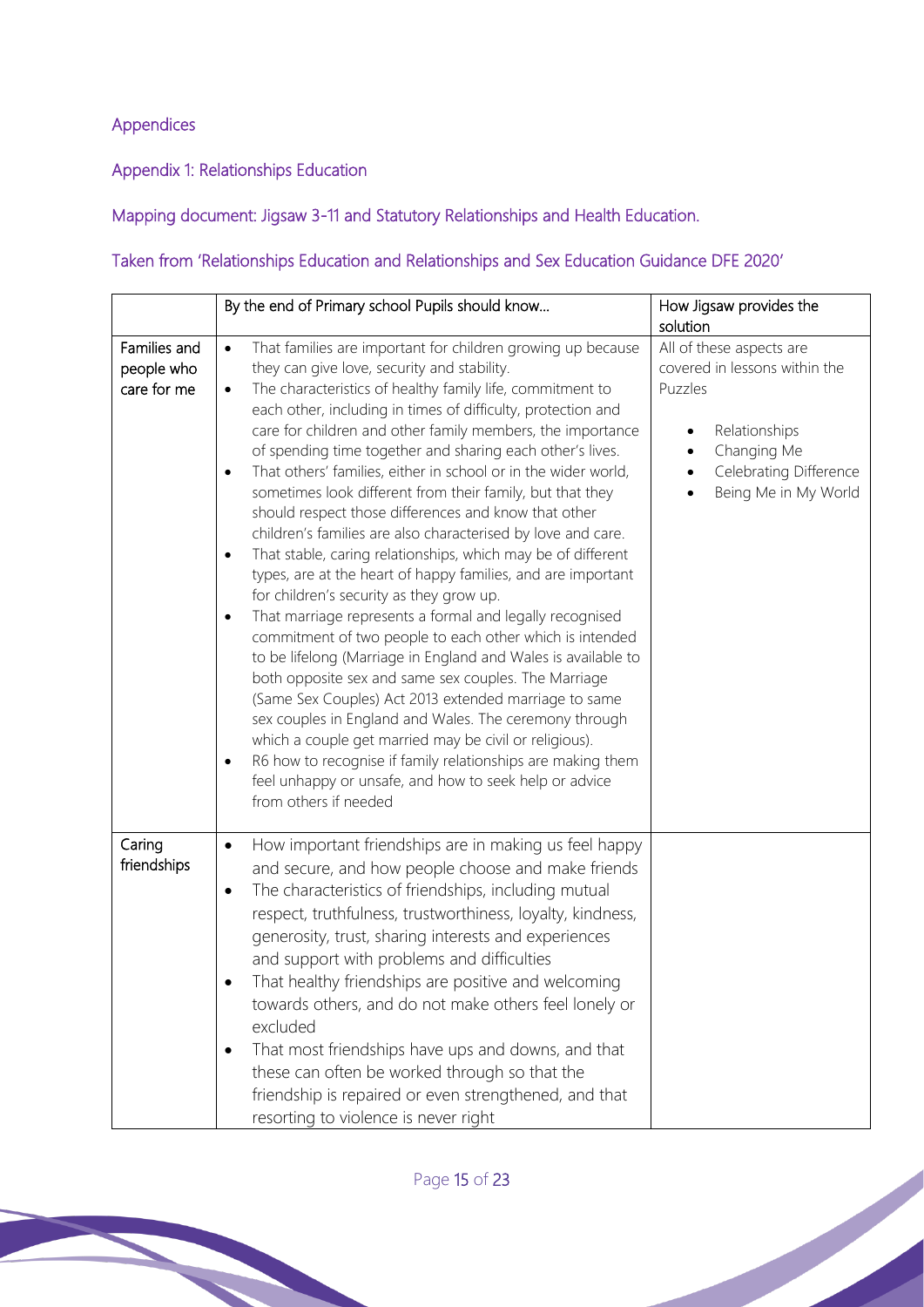|                             | How to recognise who to trust and who not to trust,<br>how to judge when a friendship is making them feel<br>unhappy or uncomfortable, managing conflict, how to<br>manage these situations and how to seek help or<br>advice from others, if needed                                                                                                                                                                                                                                                                                                                                                                                                                                                                                                                                                                                                                                                                                                                                                                                                                                                                                                                    |                                                                                                                                |
|-----------------------------|-------------------------------------------------------------------------------------------------------------------------------------------------------------------------------------------------------------------------------------------------------------------------------------------------------------------------------------------------------------------------------------------------------------------------------------------------------------------------------------------------------------------------------------------------------------------------------------------------------------------------------------------------------------------------------------------------------------------------------------------------------------------------------------------------------------------------------------------------------------------------------------------------------------------------------------------------------------------------------------------------------------------------------------------------------------------------------------------------------------------------------------------------------------------------|--------------------------------------------------------------------------------------------------------------------------------|
| Respectful<br>relationships | The importance of respecting others, even when they<br>$\bullet$<br>are very different from them (for example, physically,<br>in character, personality or backgrounds), or make<br>different choices or have different preferences or<br>beliefs<br>Practical steps they can take in a range of different<br>٠<br>contexts to improve or support respectful relationships<br>The conventions of courtesy and manners<br>$\bullet$<br>The importance of self-respect and how this links to<br>٠<br>their own happiness<br>That in school and in wider society they can expect to<br>$\bullet$<br>be treated with respect by others, and that in turn they<br>should show due respect to others, including those in<br>positions of authority<br>About different types of bullying (including<br>$\bullet$<br>cyberbullying), the impact of bullying, responsibilities<br>of bystanders (primarily reporting bullying to an adult)<br>and how to get help<br>What a stereotype is, and how stereotypes can be<br>٠<br>unfair, negative or destructive<br>The importance of permission-seeking and giving in<br>$\bullet$<br>relationships with friends, peers and adults |                                                                                                                                |
| Online<br>relationships     | That people sometimes behave differently online,<br>$\bullet$<br>including by pretending to be someone they are not<br>That the same principles apply to online relationships<br>٠<br>as to face-to face relationships, including the<br>importance of respect for others online including<br>when we are anonymous<br>The rules and principles for keeping safe online, how<br>$\bullet$<br>to recognise risks, harmful content and contact, and<br>how to report them<br>How to critically consider their online friendships and<br>$\bullet$<br>sources of information including awareness of the risks<br>associated with people they have never met<br>How information and data is shared and used online<br>$\bullet$                                                                                                                                                                                                                                                                                                                                                                                                                                             | All of these aspects are<br>covered in lessons within the<br>Puzzles<br>Relationships<br>Changing Me<br>Celebrating Difference |
| Being safe                  | What sorts of boundaries are appropriate in<br>$\bullet$<br>friendships with peers and others (including in a digital<br>context)                                                                                                                                                                                                                                                                                                                                                                                                                                                                                                                                                                                                                                                                                                                                                                                                                                                                                                                                                                                                                                       | All of these aspects are<br>covered in lessons within the<br>Puzzles<br>Relationships                                          |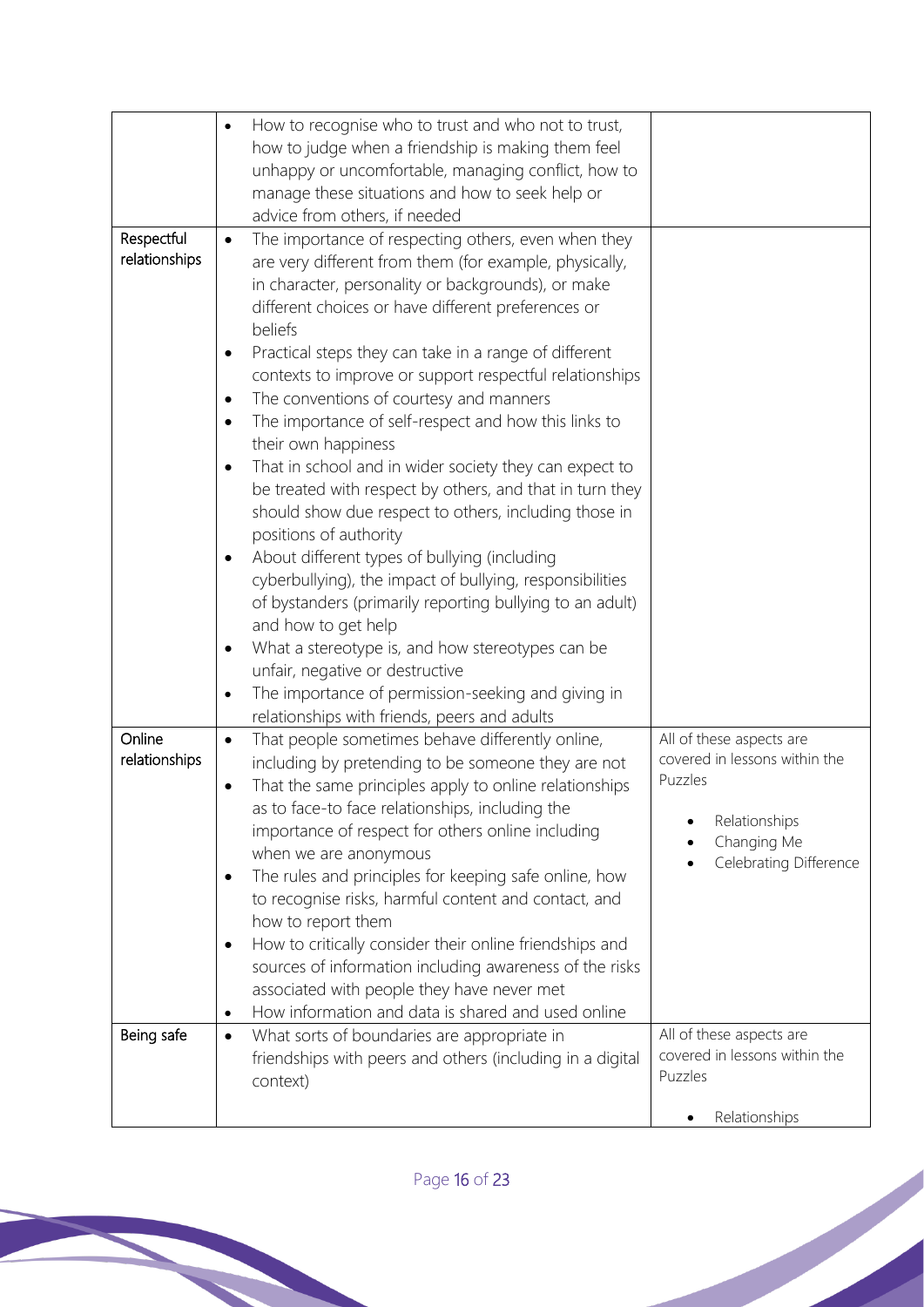|           | About the concept of privacy and the implications of it   | Changing Me            |
|-----------|-----------------------------------------------------------|------------------------|
|           | for both children and adults; including that it is not    | Celebrating Difference |
|           | always right to keep secrets if they relate to being safe |                        |
| $\bullet$ | That each person's body belongs to them, and the          |                        |
|           | differences between appropriate and inappropriate or      |                        |
|           | unsafe physical, and other, contact                       |                        |
| $\bullet$ | How to respond safely and appropriately to adults         |                        |
|           | they may encounter (in all contexts, including online)    |                        |
|           | whom they do not know                                     |                        |
| $\bullet$ | How to recognise and report feelings of being unsafe      |                        |
|           | or feeling bad about any adult                            |                        |
| ٠         | How to ask for advice or help for themselves or           |                        |
|           | others, and to keep trying until they are heard           |                        |
| $\bullet$ | How to report concerns or abuse, and the vocabulary       |                        |
|           | and confidence needed to do so                            |                        |
| ٠         | Where to get advice e.g. family, school and/or other      |                        |
|           | sources                                                   |                        |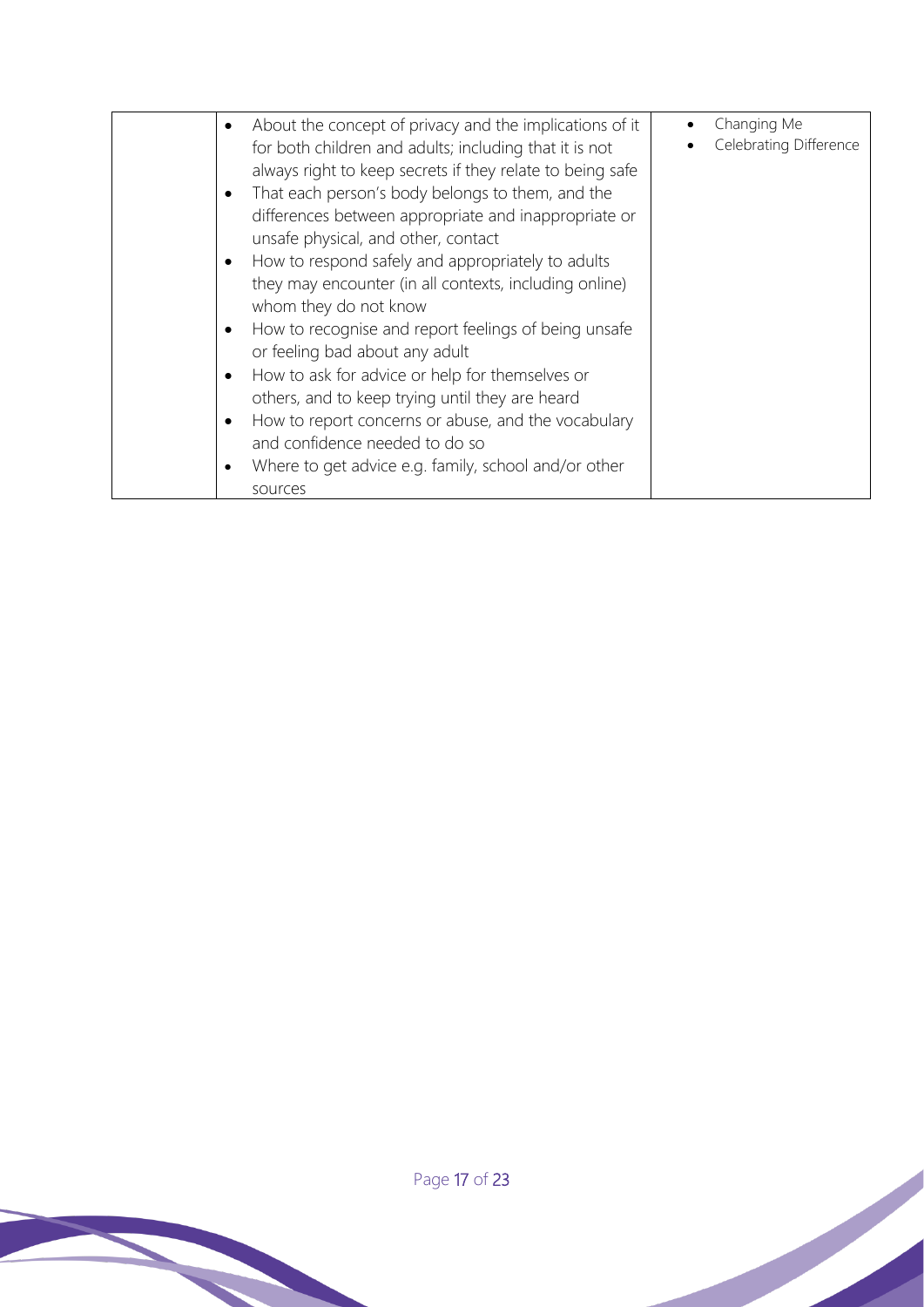## Appendix 2: Physical health and mental well-being education in Primary schools

The focus in primary school should be on teaching the characteristics of good physical health and mental wellbeing. Teachers should be clear that mental well-being is a normal part of daily life, in the same way as physical health.

#### Mapping document: Jigsaw 3-11 and Statutory Relationships and Health Education.

#### Taken from 'Relationships Education and Relationships and Sex Education Guidance DFE 2020'

Page 18 of 23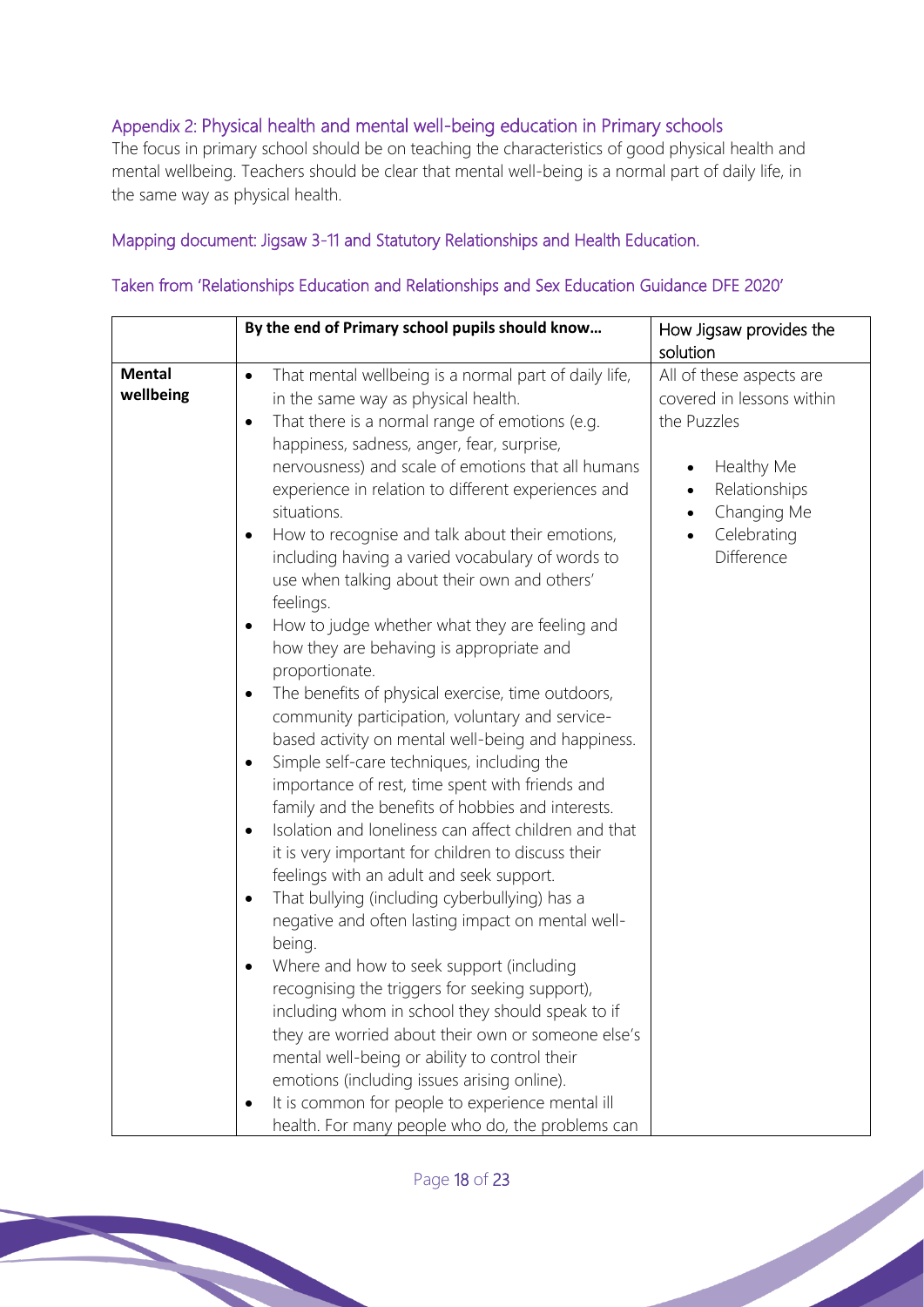|                 | be resolved if the right support is made available,                |                           |
|-----------------|--------------------------------------------------------------------|---------------------------|
|                 | especially if accessed early enough.                               |                           |
| Internet safety | That for most people the internet is an integral part<br>$\bullet$ | All of these aspects are  |
| and harms       | of life and has many benefits.                                     | covered in lessons within |
|                 | About the benefits of rationing time spent online,<br>$\bullet$    | the Puzzles               |
|                 | the risks of excessive time spent on electronic                    |                           |
|                 | devices and the impact of positive and negative                    | Relationships             |
|                 | content online on their own and others' mental and                 | Healthy Me                |
|                 | physical wellbeing.                                                |                           |
|                 | How to consider the effect of their online actions<br>$\bullet$    |                           |
|                 | on others and knowhow to recognise and display                     |                           |
|                 | respectful behaviour online and the importance of                  |                           |
|                 | keeping personal information private.                              |                           |
|                 | Why social media, some computer games and<br>$\bullet$             |                           |
|                 | online gaming, for example, are age restricted.                    |                           |
|                 | That the internet can also be a negative place<br>$\bullet$        |                           |
|                 | where online abuse, trolling, bullying and                         |                           |
|                 | harassment can take place, which can have a                        |                           |
|                 | negative impact on mental health.                                  |                           |
|                 | How to be a discerning consumer of information<br>٠                |                           |
|                 | online including understanding that information,                   |                           |
|                 | including that from search engines, is ranked,                     |                           |
|                 | selected and targeted.<br>Where and how to report concerns and get |                           |
|                 | support with issues online.                                        |                           |
| Physical health | The characteristics and mental and physical benefits<br>$\bullet$  | All of these aspects are  |
| and fitness     | of an active lifestyle.                                            | covered in lessons within |
|                 | The importance of building regular exercise into<br>٠              | the Puzzles               |
|                 | daily and weekly routines and how to achieve this;                 |                           |
|                 | for example, walking or cycling to school, a daily                 | Healthy Me                |
|                 | active mile or other forms of regular, vigorous                    |                           |
|                 | exercise.                                                          |                           |
|                 | The risks associated with an inactive lifestyle<br>٠               |                           |
|                 | (including obesity).                                               |                           |
|                 | How and when to seek support including which<br>$\bullet$          |                           |
|                 | adults to speak to in school if they are worried                   |                           |
|                 | about their health.                                                |                           |
| Healthy eating  | What constitutes a healthy diet (including<br>$\bullet$            | All of these aspects are  |
|                 | understanding calories and other nutritional                       | covered in lessons within |
|                 | content).                                                          | the Puzzles               |
|                 | The principles of planning and preparing a range of<br>٠           |                           |
|                 | healthy meals.                                                     | Healthy Me                |
|                 | The characteristics of a poor diet and risks<br>$\bullet$          |                           |
|                 | associated with unhealthy eating (including, for                   |                           |
|                 | example, obesity and tooth decay) and other                        |                           |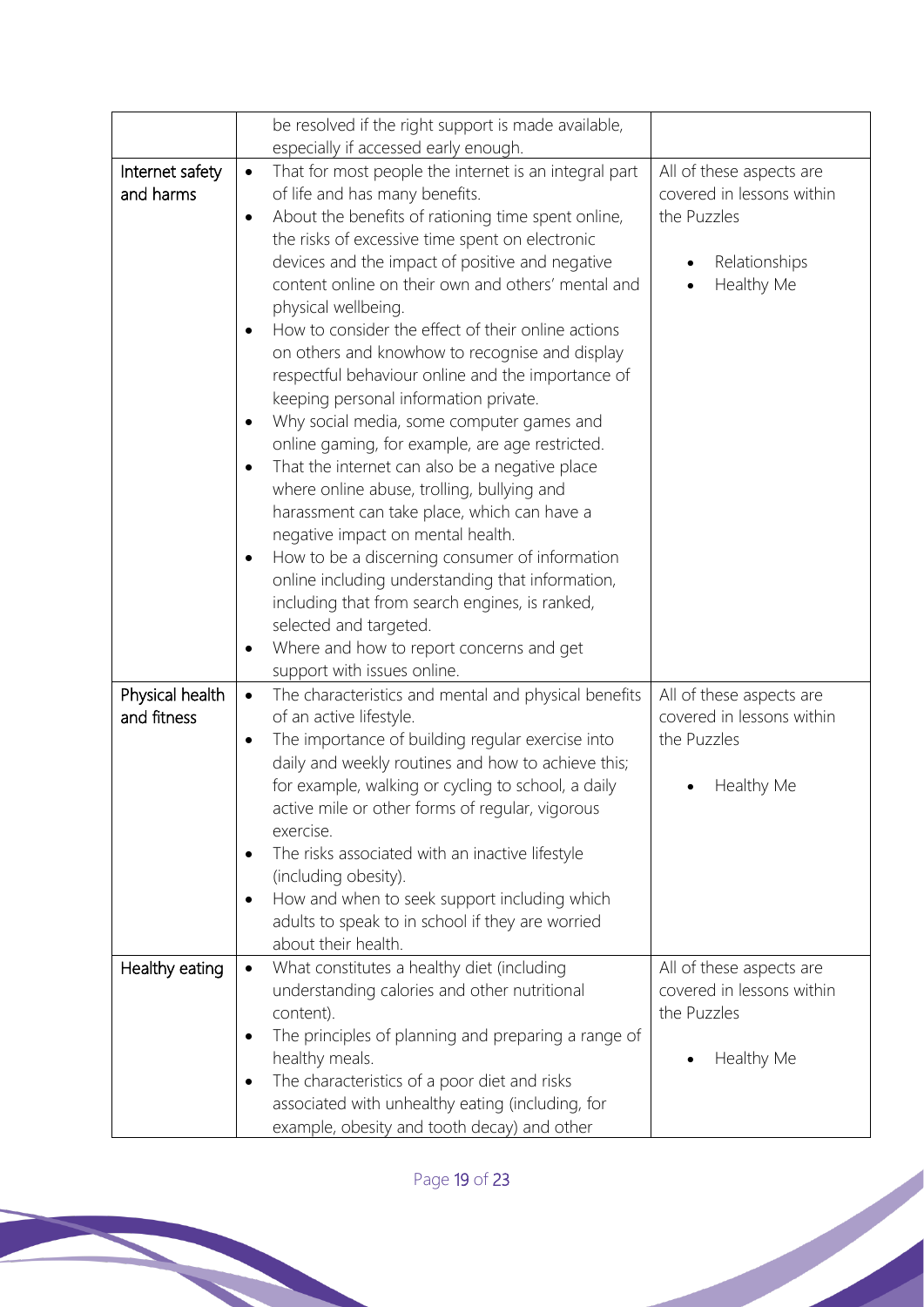|                                | behaviours (e.g. the impact of alcohol on diet or<br>health).                                                                                                                                                                                                                                                                                                                                                                                                                                                                                                                                                                                                                                                                                                                                                           |                                                                                                   |
|--------------------------------|-------------------------------------------------------------------------------------------------------------------------------------------------------------------------------------------------------------------------------------------------------------------------------------------------------------------------------------------------------------------------------------------------------------------------------------------------------------------------------------------------------------------------------------------------------------------------------------------------------------------------------------------------------------------------------------------------------------------------------------------------------------------------------------------------------------------------|---------------------------------------------------------------------------------------------------|
| Drugs, alcohol<br>and tobacco  | The facts about legal and illegal harmful substances<br>$\bullet$<br>and associated risks, including smoking, alcohol use<br>and drug-taking                                                                                                                                                                                                                                                                                                                                                                                                                                                                                                                                                                                                                                                                            |                                                                                                   |
| Health and<br>prevention       | How to recognise early signs of physical illness,<br>$\bullet$<br>such as weight loss, or unexplained changes to the<br>body.<br>About safe and unsafe exposure to the sun, and<br>$\bullet$<br>how to reduce the risk of sun damage, including<br>skin cancer.<br>The importance of sufficient good quality sleep for<br>$\bullet$<br>good health and that a lack of sleep can affect<br>weight, mood and ability to learn.<br>About dental health and the benefits of good oral<br>$\bullet$<br>hygiene and dental flossing, including regular<br>check-ups at the dentist.<br>About personal hygiene and germs including<br>$\bullet$<br>bacteria, viruses, how they are spread and treated,<br>and the importance of handwashing.<br>The facts and science relating to immunisation and<br>$\bullet$<br>vaccination | All of these aspects are<br>covered in lessons within<br>the Puzzles<br>Healthy Me                |
| Basic first aid                | How to make a clear and efficient call to<br>$\bullet$<br>emergency services if necessary.<br>Concepts of basic first-aid, for example dealing with<br>$\bullet$<br>common injuries, including head injuries.                                                                                                                                                                                                                                                                                                                                                                                                                                                                                                                                                                                                           | All of these aspects are<br>covered in lessons within<br>the Puzzles<br>Healthy Me                |
| Changing<br>adolescent<br>body | Key facts about puberty and the changing<br>$\bullet$<br>adolescent body, particularly from age 9 through to<br>age 11, including physical and emotional changes.<br>About menstrual wellbeing including the key facts<br>$\bullet$<br>about the menstrual cycle.                                                                                                                                                                                                                                                                                                                                                                                                                                                                                                                                                       | All of these aspects are<br>covered in lessons within<br>the Puzzles<br>Changing Me<br>Healthy Me |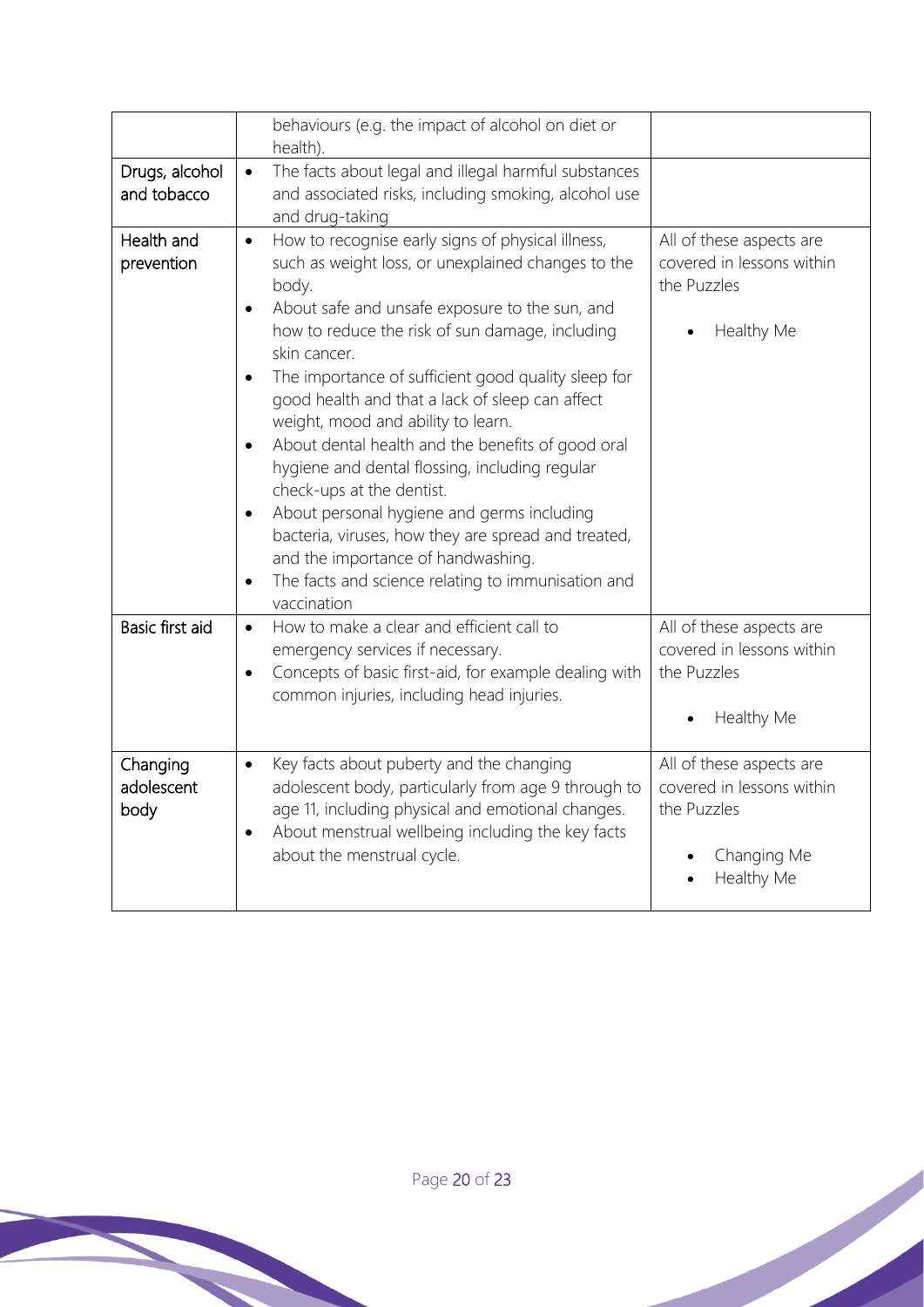#### Appendix 4: PANTS programme NSPCC





Page 21 of 23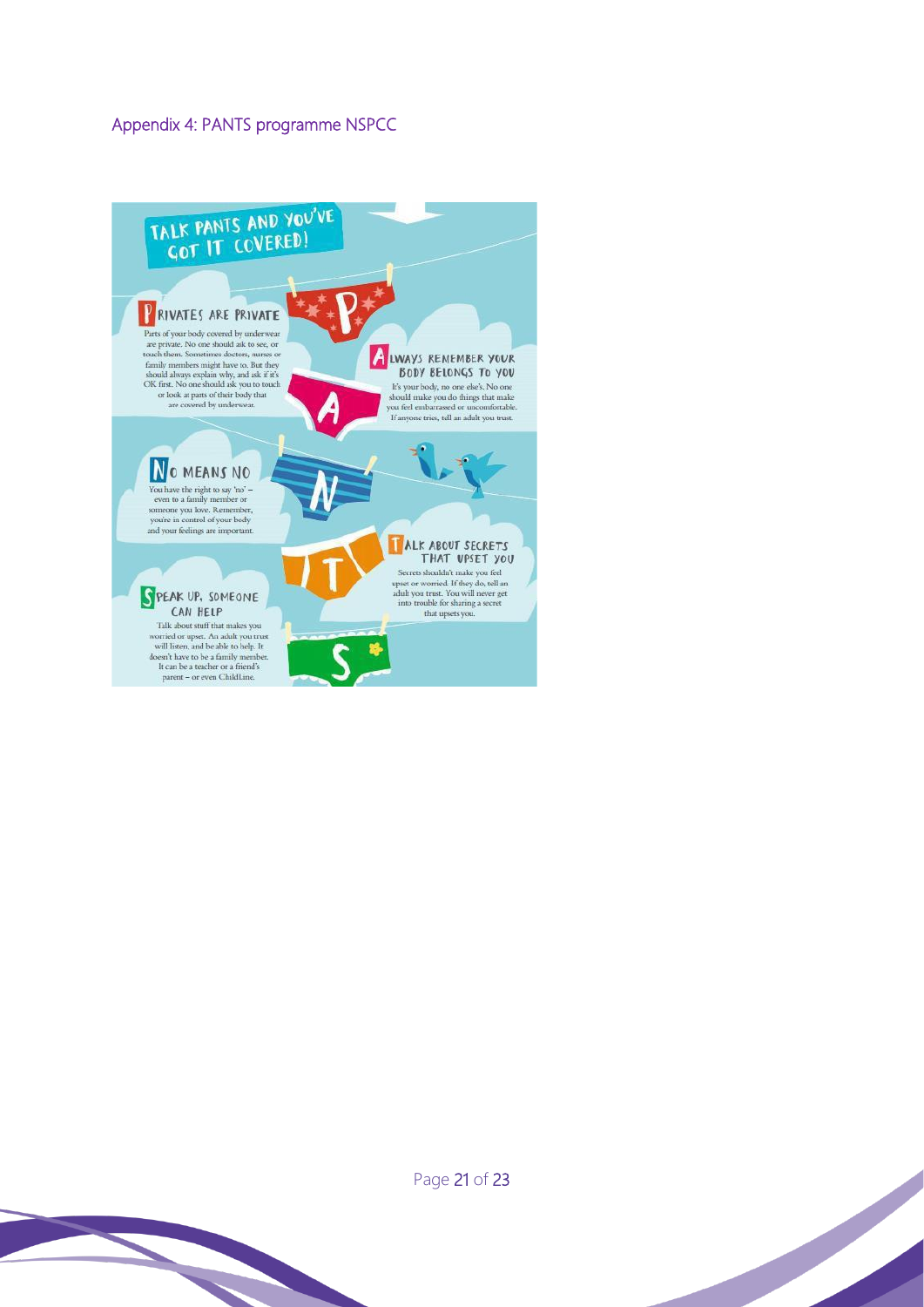#### Appendix 5: 'Including and valuing all children. What does Jigsaw teach about LGBTQ relationships?'



#### Age 10-11 years, Celebrating Difference, Lesson 2 'Understanding Difference'

This lesson for pupils aged 10-11 on the Equality Act, provides a safe learning environment for children to consider age-appropriately what transgender means. We know that most schools have had questions raised by the end of primary about what transgender means, and in Jigsaw it is introduced in this wider lesson on equality and the law.

The story of Robert/Roberta Cowell is deliberately chosen as this historic figure is removed from the fashion and media hype that influences so much current discussion around transgender. This means that it allows for a more age-appropriate discussion of the difficulties that someone who does not fit into society's stereotypes might feel, and why it is important for people to be protected by law. Its emphasis is on Roberta as a human being and her achievements as well as people's attitudes towards her at the time.

The learning activity in the lesson following the teacher input then broadens out to focus on some of the other protected characteristics in the Equality Act.

Jigsaw provides teacher notes to give ideas of how adults in the classroom could respond to questions on transgender, encouraging teachers to remember that the lesson is focussing on the importance on understanding how important it is to treat people as individuals and that for some this right is written in law. rather than focussing the lesson on the detail of what the term 'transgender' means. Schools can look at these notes and check they fit with their agreed approach to this issue in relation to the needs of the children in the class and the school community.

At no point does Jigsaw relay a 'wrong-body' narrative. Equally at no point does Jigsaw go into detail in terms of transitioning.

Jigsaw pays careful attention to the images it uses in its materials and is mindful of reflecting diversity and not promoting stereotypes, so all children can resonate with what they see.

Distancing techniques are also used in Jigsaw e.g. cartoon characters from the Planet Zarg, enabling learning messages to be free from the risk of stereotyping. This is a consistent approach from age 3 vears upwards allowing all children to see themselves and their families and friends represented in our classroom resources and discussions, whatever our differences in our appearance, outlook or of course, gender identity.

Understanding puberty and human reproduction, at primary school, of course needs knowledge of both the male and female body. Jigsaw uses the words: male,



female, boy, girl in such lessons and suggests teachers use terminology like 'birth-body' if they deem this is appropriate.

Jigsaw is all about preparing children for the world they live in and supporting them to be happy in their own identity and respectful of others.

#### April 2021

Jigsaw PSHE is pleased to work in partnership with EACH (Educational Action Challenging Homophobia) and acknowledges the national work and books of its director: Jonathan Charlesworth M.Ed. in supporting Jigsaw's philosophy to value every child.

#### www.each.education